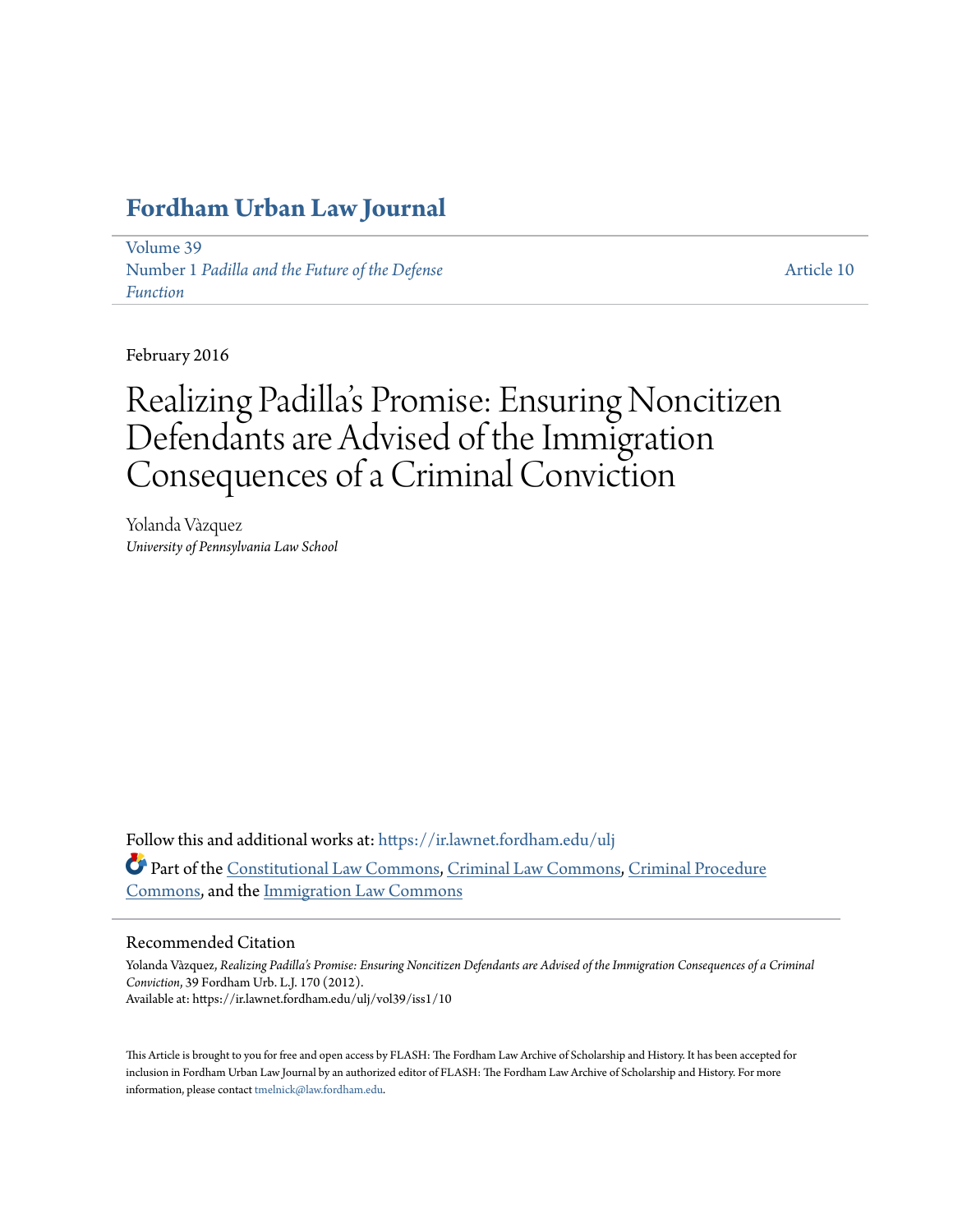# REALIZING PADILLA'S PROMISE: ENSURING NONCITIZEN DEFENDANTS ARE ADVISED OF THE IMMIGRATION CONSEQUENCES OF A CRIMINAL **CONVICTION**

Yolanda Vázquez\*

| I. How Padilla "Changed" the Sixth Amendment Duty Owed             |  |
|--------------------------------------------------------------------|--|
|                                                                    |  |
| A. Immigration Consequences and the Sixth Amendment                |  |
|                                                                    |  |
|                                                                    |  |
| C. Understanding the Importance of <i>Padilla</i> 176              |  |
| II. Padilla: The Good, The Bad, and the Potentially Ugly179        |  |
|                                                                    |  |
| B. Padilla and Its Two-Tiered Admonishment Test187                 |  |
| 1. Defense Attorneys and Distinguishing the Two-                   |  |
|                                                                    |  |
| 2. Determining Which Admonishment Defense                          |  |
| Counsel was Required to Follow Under <i>Padilla</i> .192           |  |
| III. In the Aftermath of <i>Padilla</i> : Ensuring that Noncitizen |  |
| Defendants Will be Advised of Immigration Consequences             |  |
|                                                                    |  |
| A. Enforcing a Duty for Defense Counsel to Give                    |  |
| Specific Advice Through Legislative Enactments and                 |  |
|                                                                    |  |

<sup>\*</sup> Clinical Supervisor and Lecturer, University of Pennsylvania School of Law. I would like to thank Anne Kringel, Karla McKanders, Serena Mayeri, Michael Pinard, and Catherine Struve for their support, ideas, and comments on earlier drafts of this Article. I also thank Rose Villazor for inviting me to speak on this topic at Hofstra's Colloquium on Law and Citizenship and for its faculty's thoughtful comments. The author served as counsel for amici in support of petitioner at the certiorari stage, and then as part of the litigation team for petitioner at the merits stage, in Padilla v. Kentucky, 130 S. Ct. 1473 (2010).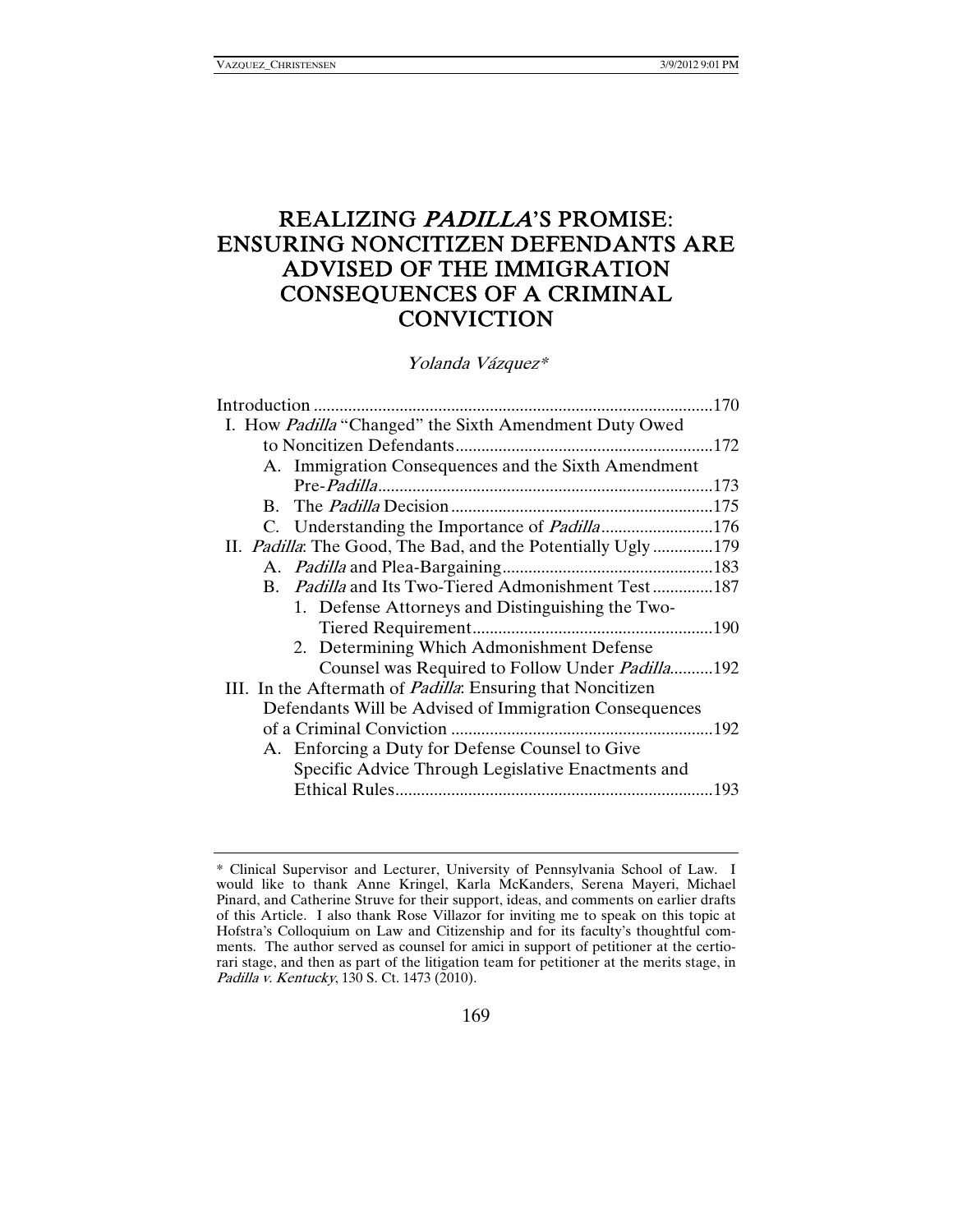| B. Imposing a Duty for Prosecution to Inform         |  |
|------------------------------------------------------|--|
| Defendants of the Immigration Consequences of Their  |  |
|                                                      |  |
| C. Creating a Duty for the Court to Advise as to     |  |
|                                                      |  |
| D. Public Defender Organizations, the ABA, and Other |  |
|                                                      |  |
|                                                      |  |
|                                                      |  |

### **INTRODUCTION**

On March 31, 2010, the United States Supreme Court decided Padilla v. Kentucky and created a Sixth Amendment duty for defense attorneys to warn defendants of the immigration consequences of a criminal conviction under the Sixth Amendment.1 This decision followed decades of contrary precedent in which the majority of state and federal courts refused to create the duty under the Sixth Amendment in their jurisdictions.<sup>2</sup> Padilla is one of the most important Supreme Court decisions in recent years. It affords thou-

<sup>1</sup>. See Padilla v. Kentucky, 130 S. Ct. 1473 (2010).

<sup>2</sup>. See, e.g., Gumangan v. United States, 254 F.3d 701, 706 (8th Cir. 2001) (citing with approval the Fourth and Fifth Circuits' conclusion that failure to advise a defendant of the prospect of deportation does not constitute ineffective assistance of counsel); Russo v. United States, No. 97-2891, 1999 WL 164951, at \*2 (2d Cir. Mar. 22, 1999) ("[C]ounsel cannot be found ineffective for the mere failure to inform a defendant of the collateral consequences of a plea, such as deportation."); United States v. Banda, 1 F.3d 354, 356 (5th Cir. 1993) (finding that attorney's failure to inform client of possible deportation is not ineffective assistance of counsel; rather, defendant must show that there was a serious deficiency in counseling and that such deficiency is prejudicial); United States v. George, 869 F.2d 333, 338 (7th Cir. 1989); United States v. Yearwood, 863 F.2d 6, 7–8 (4th Cir. 1988); United States v. Campbell, 778 F.2d 764, 769 (11th Cir. 1985); Williams v. Duffy, 513 S.E.2d 212, 214 (Ga. 1999) (holding that a guilty plea will not be set aside because a defendant was not advised of possible collateral consequences of the plea); State v. Muriithi, 46 P.3d 1145, 1152 (Kan. 2002) ("We conclude that here the failure to advise [defendant] of the deportation consequences does not amount to ineffective assistance of counsel, rendering his plea manifestly unjust."); Commonwealth. v. Fuartado, 170 S.W.3d 384, 386 (Ky. 2005) (holding that defense counsel's failure to advise defendant of potential deportation consequences of his guilty plea was not cognizable as a claim for ineffective assistance of counsel). For a more detailed list of cases on the subject, see Yolanda Vázquez, Advising Noncitizen Defendants on the Immigration Consequences of Criminal Convictions: The Ethical Answer for the Criminal Defense Lawyer, the Court, and the Sixth Amendment, 20 BERKELEY LA RAZA L. J. 31, 33 n.10, 35 n.17 (2010) [hereinafter Vázquez, Advising Noncitizen Defendants].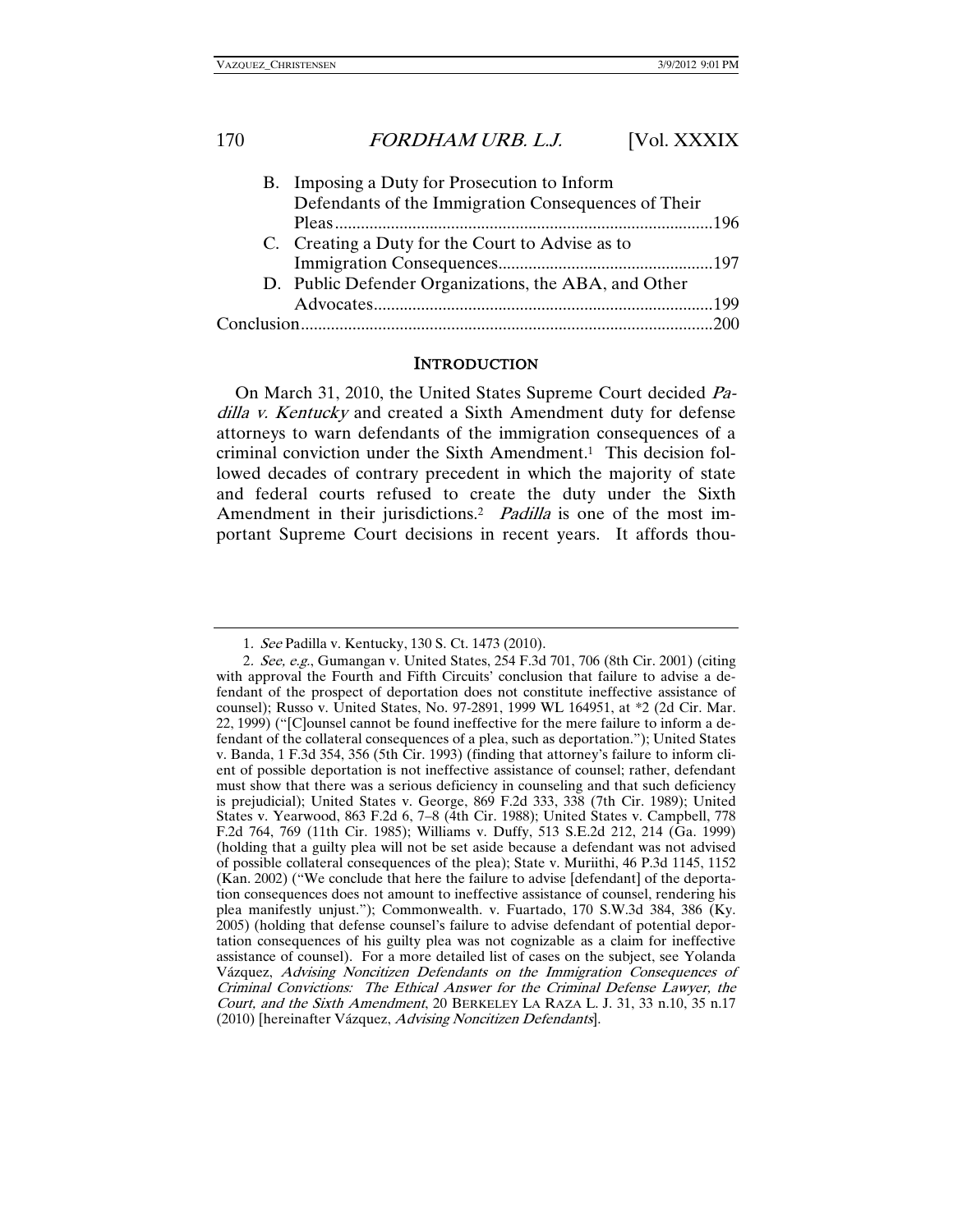sands of noncitizen immigrants a right that may protect their ability to remain in this country.3

While *Padilla* affirmatively answered the broad question of whether a duty exists under the Sixth Amendment to advise a defendant of the immigration consequences of a criminal conviction, it also left many questions unanswered. One critical inquiry is the extent of the advice required by the Sixth Amendment under Padilla. The majority held that "counsel must inform her client whether his plea carries a risk of deportation."4 In addition, the court determined that when immigration law is "succinct, clear, and explicit," defense counsel is required to give his or her client correct advice regarding the immigration consequences of a criminal conviction.5 However, if immigration law is not "succinct and straightforward," defense counsel is only required to give general advice that the plea *may* have adverse effects on his/her immigration status.<sup>6</sup> The two-tiered advice system created by Padilla has three troubling effects. First, it creates considerable uncertainty as to what constitutes sufficient advice under the Sixth Amendment. Second, the level of information that must be provided by defense counsel to her client to satisfy the Sixth Amendment is based on immigration law and its perceived complexities instead of on the client's goals. Third, the ability for defense counsel to negotiate a favorable plea that could prevent removal is not guaranteed to all noncitizen defendants.

This Article discusses the potential detrimental impact of *Padilla's* ambiguous holding and the creation of a two-tiered admonishment system on a defendant's ability to remain in the United States, as well as the confusion it causes for defense counsel and the court. Part I discusses the historical posture of a defendant's right to advice on the immigration consequences of a criminal conviction under the Sixth Amendment. Part II discusses the holding in *Padilla*, highlighting some of the key points that the case left unanswered and explores its potential failure to achieve the goal of assisting noncitizen defendants in preventing their removal from the United States. Part III suggests ways to ensure that all noncitizen defendants are given adequate counsel on the immigration consequences of criminal conviction.

<sup>3</sup>. See Margaret Colgate Love & Gabriel J. Chin, Padilla v. Kentucky: The Right to Counsel and the Collateral Consequences of Conviction, 34 CHAMPION 18, 18 (2009), available at http://www.nacdl.org/champion.aspx?id=14611 (describing Padilla as causing a "major upheaval" and surprising even those following the case).

<sup>4</sup>. Padilla, 130 S. Ct. at 1486.

<sup>5</sup>. See id. at 1483.

<sup>6</sup>. See id.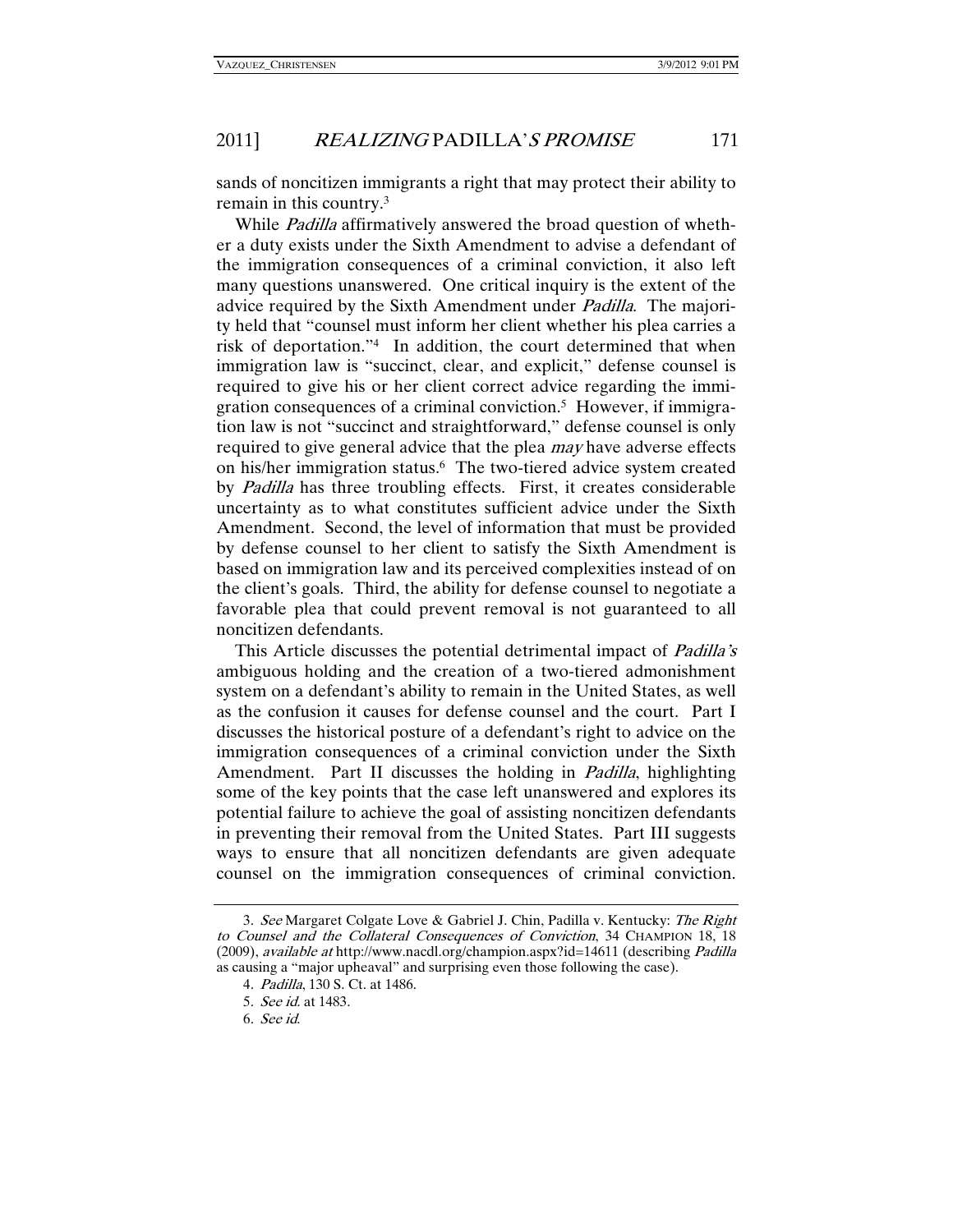This Article concludes that, although the *Padilla* decision was an incremental and positive step toward reform in criminal representation, legislative action, increased implementation and enforcement of professional standards, reassessment of educational training, and future litigation will be necessary before all defense counsel will begin to advise clients consistently of the specific immigration consequences of a conviction and to assist in potential plea negotiations to prevent deportation of each of their noncitizen clients. If lawyers fail to build on its promise, Padilla will not be the landmark decision it could be.

### I. HOW <sup>P</sup>ADILLA "CHANGED" THE SIXTH AMENDMENT DUTY OWED TO NONCITIZEN DEFENDANTS

The United States Constitution and Gideon v. Wainwright established the right to counsel in criminal trials.<sup>7</sup> The Supreme Court recognized that counsel during a criminal court proceeding was necessary to ensure the "fundamental human rights of life and liberty."<sup>8</sup> The "right of counsel" has been interpreted to guarantee the right to the *effective* assistance of counsel,<sup>9</sup> requiring assistance of counsel to be "within the range of a competence demanded of attorneys in criminal cases."10

Following from this right to effective assistance of counsel, a defendant may challenge a conviction or plea bargain by putting forth a Sixth Amendment claim of ineffective assistance of counsel. When deciding whether defense counsel has violated a client's Sixth Amendment right to counsel, courts use the U.S. Supreme Court's Strickland test.<sup>11</sup> To prevail on an ineffective assistance of counsel claim under Strickland, the defendant must prove: (1) that his counsel's performance was deficient; and, (2) that the deficiency in his counsel's performance prejudiced his defense.12 Plainly speaking, un-

<sup>7</sup>. See U.S. CONST. amend. VI; U.S. CONST. amend. XIV, § 1; Gideon v. Wainwright, 372 U.S. 335, 342–45 (1963) (holding that the Sixth Amendment guarantee of counsel is a fundamental right and is made obligatory to the states by the Fourteenth Amendment).

 <sup>8.</sup> Johnson v. Zerbst, 304 U.S. 458, 462, 467 (1938) (holding that compliance with the Sixth Amendment's mandate is an essential jurisdictional prerequisite to a federal court's authority to deprive an accused of life or liberty); *accord* Grosjean v. Am. Press Co., 297 U.S. 233, 243–44 (1936) (holding that "the fundamental right of the accused to the aid of counsel in a criminal prosecution" is "safeguarded against state action by the due process of law clause of the Fourteenth Amendment.").

<sup>9</sup>. See McMann v. Richardson, 397 U.S. 759, 771 n.14 (1970).

<sup>10</sup>. Id. at 771.

<sup>11</sup>. See Strickland v. Washington, 466 U.S. 668, 721 (1984).

<sup>12</sup>. See id. at 687.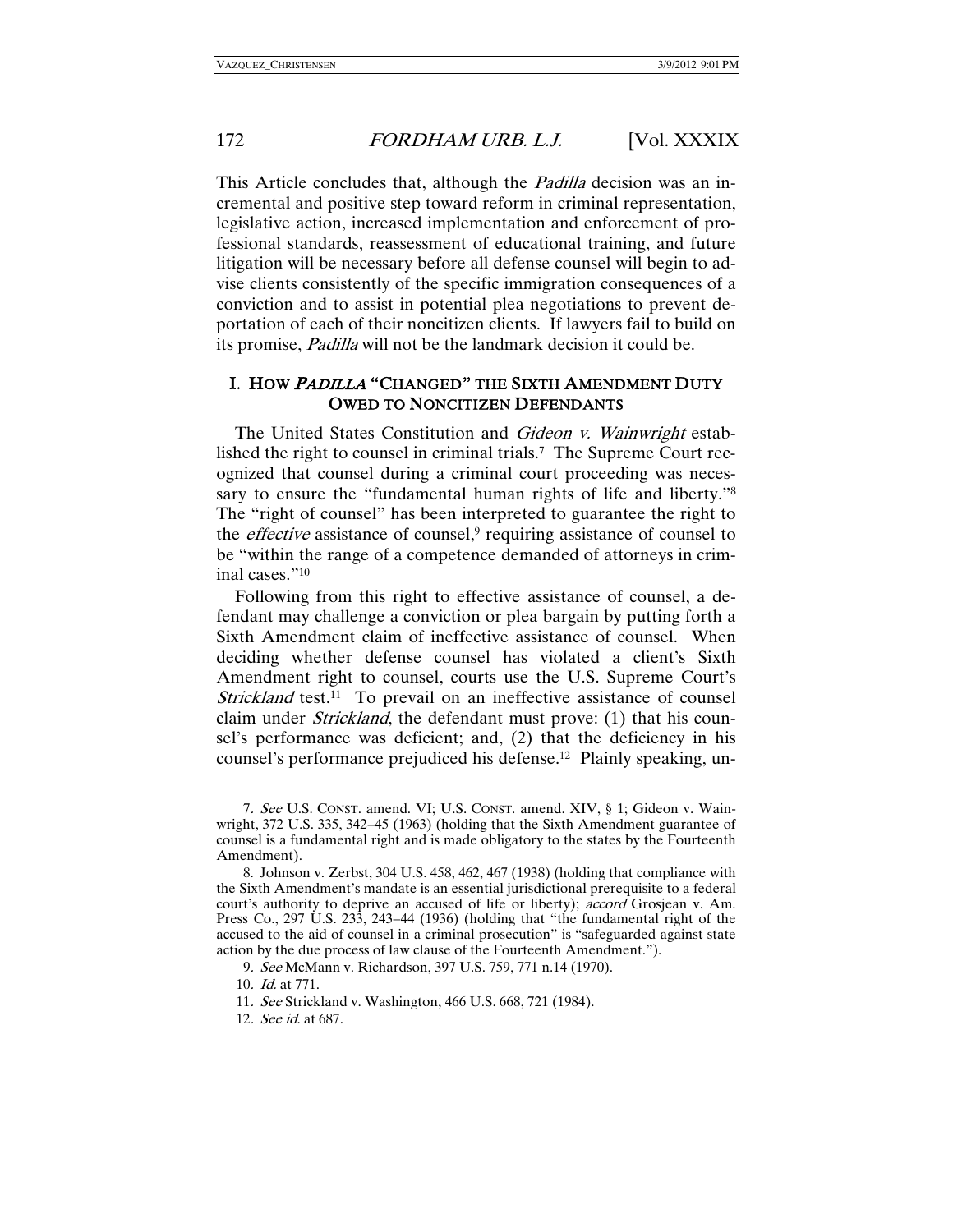der Strickland, counsel's representation must fall "below an objective standard of reasonableness" and there must be "a reasonable probability that, but for counsel's unprofessional errors, the result of the proceeding would have been different."13

The U.S. Supreme Court extended the *Strickland* test to encompass guilty pleas. In *Lockhart v. Hill*, the Supreme Court held that Strickland's two-prong test applied to challenges of guilty pleas based on ineffective assistance of counsel claims.14 While the analysis for the first prong of *Strickland* remains the same for guilty pleas, the second prong, the "prejudice prong," is satisfied if the defendant shows that there is a reasonable probability that, but for counsel's errors, he would not have pleaded guilty and would have insisted on going to trial.15

Although the right to effective assistance of counsel was established under the Sixth and Fourteenth Amendments many years ago, $16$  the scope of the advice that counsel is obligated to give clients continues to evolve.17

### A. Immigration Consequences and the Sixth Amendment Pre-Padilla

Prior to March 31, 2010, lower federal and state courts were divided over whether effective assistance of counsel under the Sixth Amendment required a lawyer to advise his client of the immigration consequences of a criminal conviction. Most adopted and applied the

<sup>13</sup>. Id. at 688, 694.

<sup>14</sup>. See Hill v. Lockhart, 474 U.S. 52, 57 (1985).

<sup>15</sup>. See id. at 58–59.

<sup>16</sup>. See generally Gideon v. Wainwright, 372 U.S. 335 (1963) (declaring that the Sixth Amendment right to counsel applies equally in state courts by virtue of the Fourteenth Amendment); Powell v. Alabama, 287 U.S. 45 (1932) (holding the Constitution requires states to provide defendants charged with capital crimes a fair opportunity to secure counsel when state law has already conceded the right to counsel).

<sup>17</sup>. See, e.g., Stephanos Bibas, Regulating the Plea-Bargaining Market: From Caveat Emptor to Consumer Protection, 99 CALIF. L. REV. 1117 (2011) (discussing evolution of the right to counsel through Sixth Amendment case law); Josh Bowers, Fundamental Fairness & the Path from Santobello to Padilla: A Response to Professor Bibas, CALIF. L. REV. (2011) (discussing right to counsel through Fourteenth Amendment case law); John H. Blume & Stacey D. Neumann, "It's Like Déjà Vu All Over Again": Williams v. Taylor, Wiggins v. Smith, Rompilla v. Beard and a (Partial) Return to the Guidelines Approach to the Effective Assistance of Counsel, 34 AM. J. CRIM. L. 127 (2007) (discussing Sixth Amendment case law returning to a guidelines approach that was seen prior to Strickland).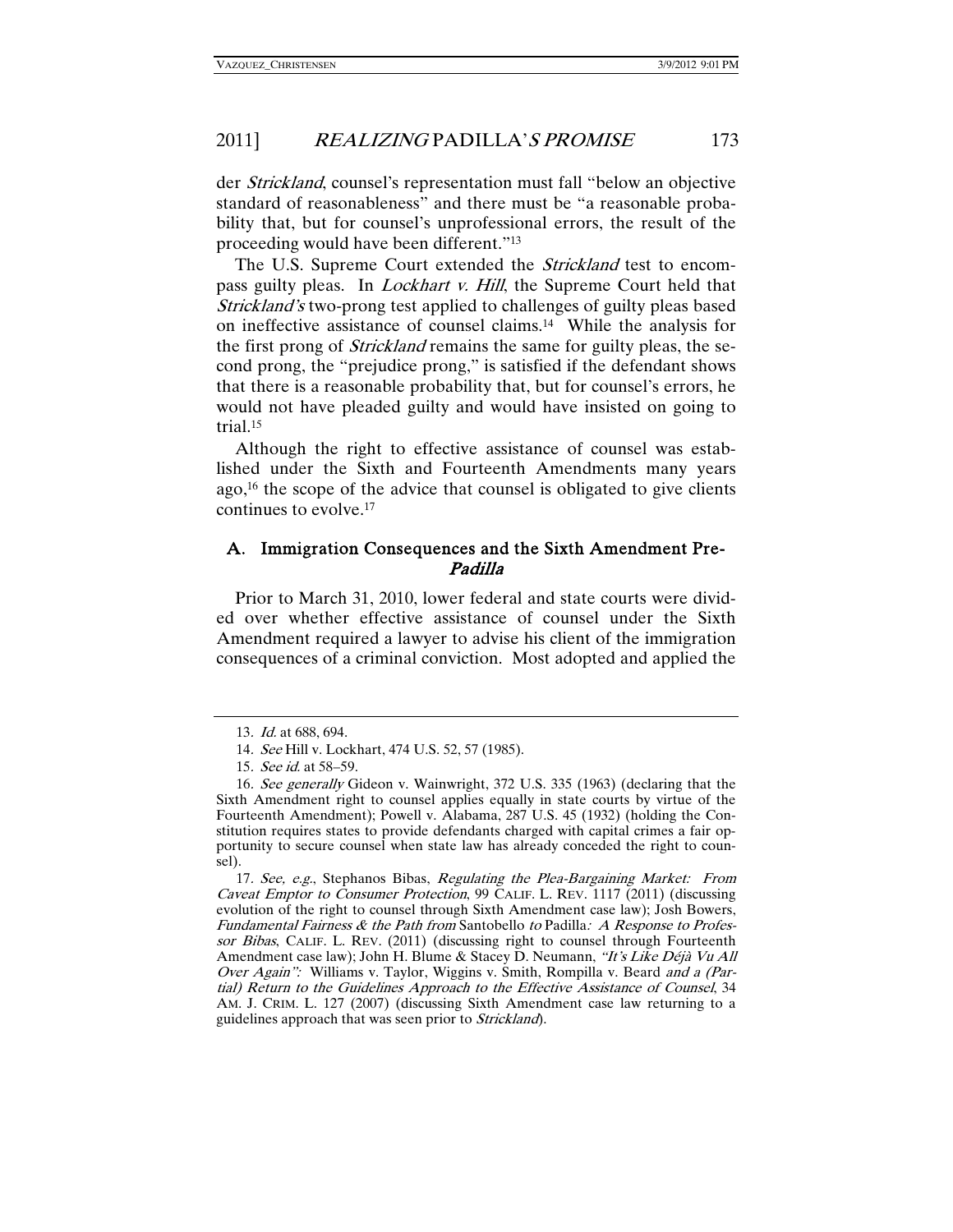"collateral consequences doctrine"18 and the Court's classification of immigration law. The Court held in *Brady v. United States* that under the Fifth Amendment, courts were only responsible for admonishing the defendant on the "direct" consequences and not the "indirect" or "collateral" consequences of a plea.<sup>19</sup> The Court held in Fong Yue Ting v. United States that deportation was not considered a criminal punishment but rather a civil penalty.20 While these cases were never analyzed by the Supreme Court under the Sixth Amendment, state and federal jurisdictions incorporated these holdings into their Sixth Amendment jurisprudence.<sup>21</sup> As a result, the majority of jurisdictions refused to impose a duty on defense counsel to advise as to immigration consequences under the Sixth Amendment because immigration was deemed a "collateral" matter.22

Since the majority of state and lower federal courts determined that defense counsel had no duty to advise on immigration issues, criminal defendants were typically prevented from arguing that counsel's failure to give such advice violated their Sixth Amendment right.23 More specifically, noncitizen defendants were unable to prevail on ineffective assistance of counsel claims because failure to advise as to immigration consequences could not satisfy Strickland's first prong, which required a showing of "unreasonable" or "deficient" assistance.24

In the ensuing years, immigration law and its enforcement became increasingly intertwined with the criminal justice system and the ramifications of the collateral consequence doctrine became clear: the number of criminal charges that resulted in immigration consequences increased, immigration relief available for those who were convict-

<sup>18.</sup> See Gabriel J. Chin & Richard W. Holmes, Jr., Effective Assistance of Counsel and the Consequences of Guilty Pleas, 87 CORNELL L. REV. 697, 704–09 (2002) (discussing history of the collateral consequence doctrine).

<sup>19</sup>. See Brady v. United States, 397 U.S. 742, 755 (1970).

<sup>20</sup>. See Fong Yue Ting v. United States, 149 U.S. 698, 730 (1893) (stating that deportation was not punishment for a crime).

 <sup>21.</sup> For a discussion of cases in which immigration consequences were found to be "collateral" rather than direct, see *supra* note 2 and accompanying text. See, e.g., United States v. Banda, 1 F.3d 354, 356 (5th Cir. 1993) (characterizing deportation as a "harsh collateral consequence"); United States v. Del Rosario, 902 F.2d 55, 59 (D.C. Cir. 1990) (characterizing deportation as a "harsh collateral consequence"); United States v. George, 869 F.2d 333, 336–37 (7th Cir. 1989) (characterizing deportation as a "harsh collateral consequence").

<sup>22.</sup> See supra note 2 and accompanying text.

<sup>23</sup>. See Vázquez, Advising Noncitizen Defendants, supra note 2, at 33 n.10.

<sup>24</sup>. See id.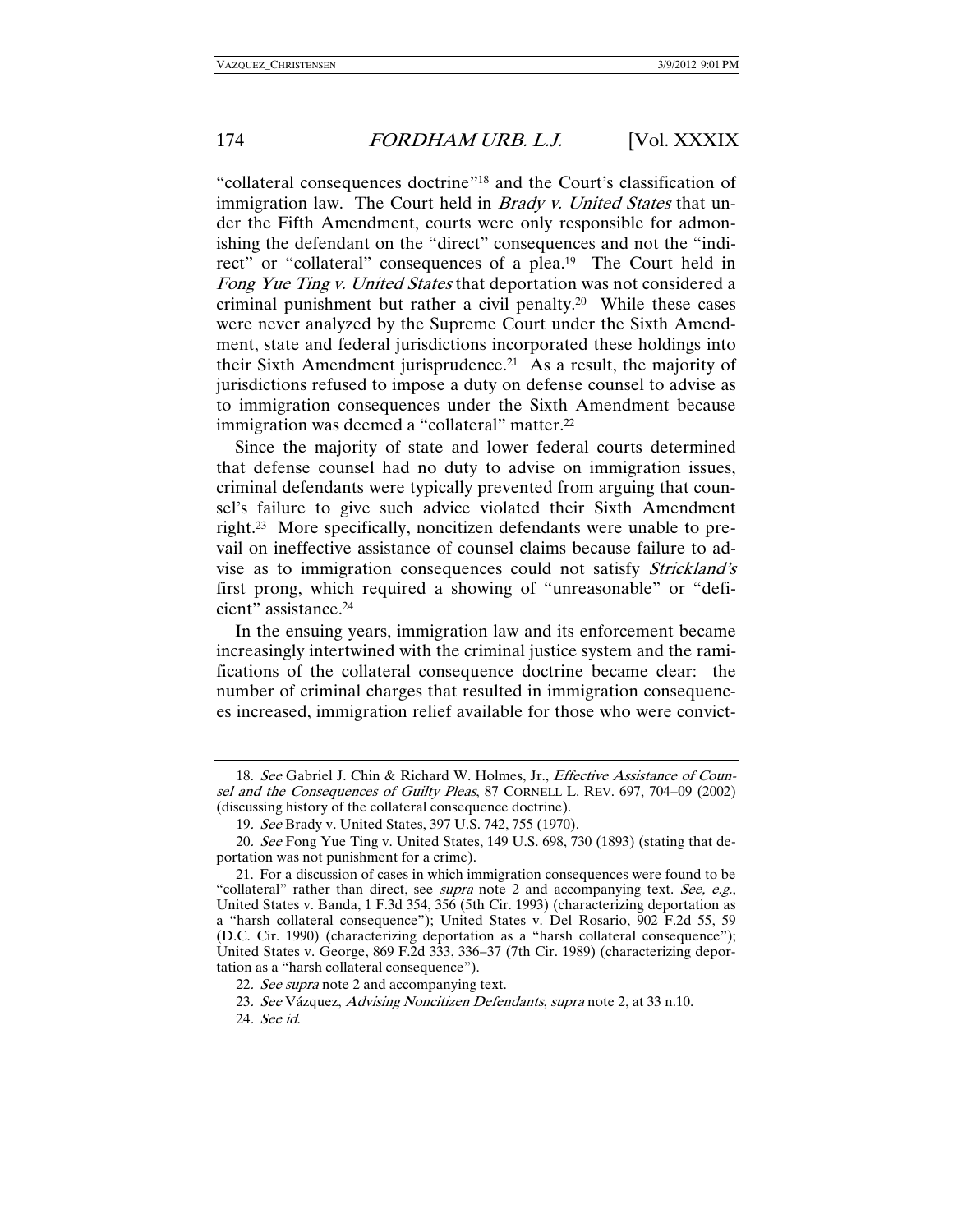ed of a crime decreased, and immigration enforcement targeting those with criminal convictions increased.25 As a result, some states and federal courts began to break from the traditional mantra that failure to advise as to the immigration consequences of a conviction could not be found to violate the Sixth Amendment.<sup>26</sup> Prior to Padilla, jurisdictions across the country were divided on whether the immigration consequences of a criminal conviction should be excluded from the Sixth Amendment analysis to determine whether or not counsel was ineffective in failing to provide such advice.27

### B. The Padilla Decision

On March 31, 2010, everything changed. The Supreme Court issued an opinion in *Padilla* that shocked many, gave noncitizen defendants new hope, and left the courts and defense counsel wondering how they would implement this new duty.28 The Court, in a sevseven-to-two decision, declared that defense attorneys do have a Sixth Amendment duty to advise their clients of the immigration consequences of a criminal conviction.<sup>29</sup> The Court stated that "counsel must inform her client whether his plea carries a risk of deportation."30

The Court refused to incorporate the long-held belief of state and lower federal courts that because immigration consequences were "collateral" in nature, defense counsel had no duty to advise on such

<sup>25</sup>. See, e.g., Antiterrorism and Effective Death Penalty Act of 1996, Pub. L. No. 104-132, § 440(d), 110 Stat. 1214, 1276–77 (codified as amended at 8 U.S.C. §1182(c) (2006)); Illegal Immigration Reform and Immigrant Responsibility Act of 1996, Pub. L. No. 104-208, § 304(a), 110 Stat 3009-546, 3009-597 (codified as amended at 8 U.S.C. § 1229 (2006)).

<sup>26</sup>. See, e.g., United States v. Kwan, 407 F.3d. 1005, 1015 (9th Cir. 2005) (finding that misadvice can be found to be ineffective assistance of counsel under the Sixth Amendment); State v. Paredez, 101 P.3d 799, 805 (N.M. 2004); People v. Pozo, 746 P.2d 523, 529 (Colo. 1987) (holding that failure to investigate potential deportation consequences of a guilty plea constitutes ineffective assistance of counsel if the attorney had sufficient information to form a reasonable belief that client was an alien).

<sup>27.</sup> Compare Paredez, 101 P.3d at 805 (N.M. 2004), with United States v. Sambro, 454 F.2d 918, 922–23 (D.C. Cir. 1971) (finding that since immigration consequences are collateral, even misadvice cannot, as a matter of law, invalidate a guilty plea).

<sup>28.</sup> See McGregor Smyth, From "Collateral" to "Integral": The Seismic Evolution of Padilla v. Kentucky and Its Impact on Penalties Beyond Deportation, 54 HOW. L. J. 795, 796 (2010) (describing Padilla's holding as "shocking commentators and practitioners alike").

<sup>29</sup>. See Padilla v. Kentucky, 130 S. Ct. 1473 (2010).

<sup>30</sup>. Padilla, 130 S. Ct. at 1486.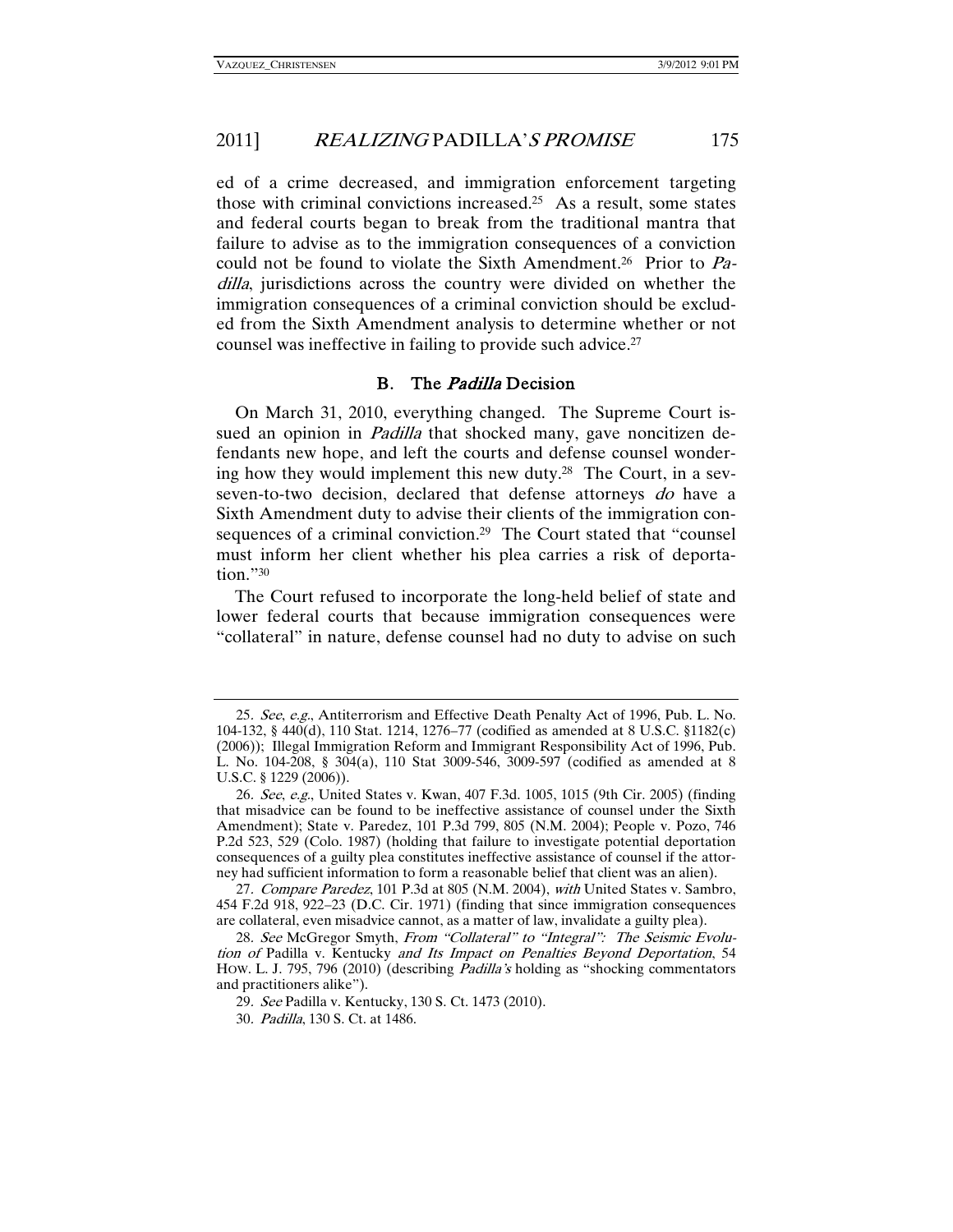information.31 The Court stated emphatically, "We, however, have never applied a distinction between direct and collateral consequences, to define the scope of constitutionally 'reasonable professional assistance' required under *Strickland*."<sup>32</sup> The Justices instead acknowledged that deportation was a consequence "enmeshed" in the criminal process and held that the collateral consequence doctrine could not be applied.33 Advice regarding deportation consequences was protected from being "categorically removed from the ambit of the Sixth Amendment right to counsel. Strickland applies to Padilla's claim."34

### C. Understanding the Importance of Padilla

Over the last approximately twenty-five years, the intersection between immigration and criminal law has grown and the connection has become more noticeable publically.<sup>35</sup> Three reasons can be given for this increase: (1) the number of criminal charges that qualify as a removable offense has risen over the years; (2) the number of remedies for relief from removal has decreased; and (3) there has been increased enforcement of removal for noncitizens convicted of a crime.36

As a result, the number of noncitizens removed from this country because of a criminal conviction has increased astronomically. For instance, in 1986, the United States removed 1978 noncitizens based on their criminal and narcotics violations, accounting for approximately three percent of total removals.<sup>37</sup> In 1996, just ten years later, the number of individuals removed from the United States had increased to 69,680, 36,909 of whom were removed based on criminal and narcotics violations. These individuals accounted for 53.8% of

37. See MARY DOUGHERTY, DENISE WILSON & AMY WU, U.S. DEP'T OF HOME-LAND SEC., OFFICE OF IMMIGR. STATISTICS, ANN. REP.: IMMIGR. ENFORCEMENT AC-TIONS: 2004 6 (2005), available at http://www.dhs.gov/xlibrary/assets/statistics/pub lications/AnnualReportEnforcement2004.pdf.

<sup>31</sup>. See id. at 1482.

<sup>32</sup>. Id. at 1481.

<sup>33</sup>. See id.

<sup>34</sup>. Id. at 1482.

<sup>35</sup>. See Danny Hakim & Nina Bernstein, New Paterson Policy May Reduce Deportations, N.Y. TIMES, May 3, 2010, http://www.nytimes.com/2010/05/04/ nyregion/04deport.html?pagewanted=print.

<sup>36</sup>. See Padilla, 130 S. Ct. at 1478–80; Stephen H. Legomsky, The New Path of Immigration Law: Asymmetric Incorporation of Criminal Justice Norms, 64 WASH. & LEE L. REV. 469, 471–72 (2007); Advising Noncitizen Defendants on the Immigration Consequences of Criminal Convictions, supra note 2 at, 37–46.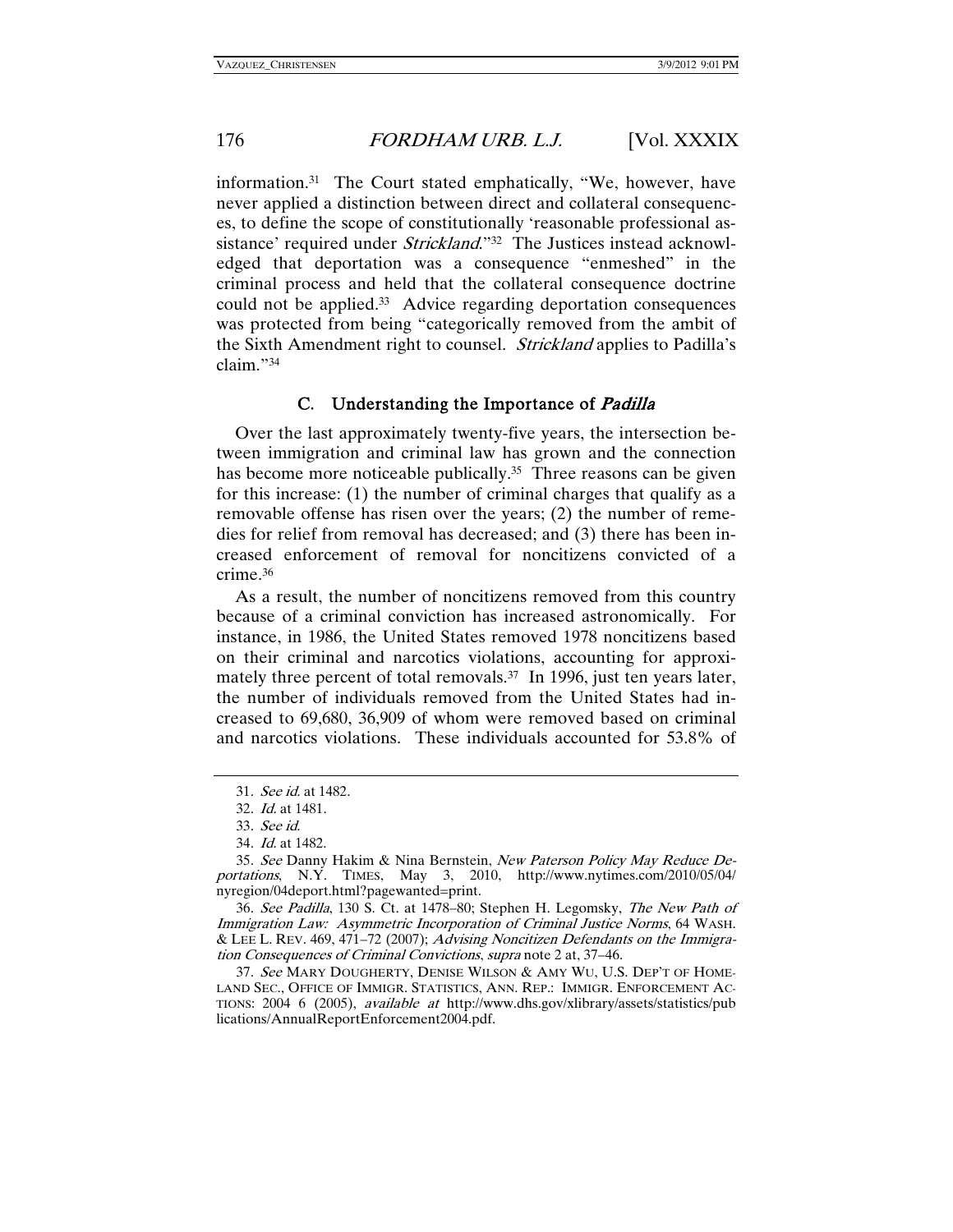the total number of individuals removed that year.38 In 2010, the Department of Homeland Security removed approximately 387,242 noncitizens, 168,532 of whom were removed because of a criminal conviction, accounting for 43.5% of the total number of removals.39 Between 1996 and 2010, more than one million individuals were removed due to criminal violations.40

And the number of noncitizens who will be removed as a result of committing a crime will only increase. This year the Obama Administration stated that it plans to remove approximately 400,000 noncitizens from the country, focusing on noncitizens who have committed crimes.41

As Justice Stevens so incisively noted, removal affects not only the individual removed, but also the family left behind.42 It is estimated that nearly ten percent of families with children in the United States

41. See Maria Hinojosa, The White House on Secure Communities and Deportations, LATINOUSA WITH MARIA HINOJOSA (Aug. 26, 2011), available at http://www.latinousa.org/960-2/ (play the interview with Luis Miranda, Director of Hispanic Media at the White House, where he discusses the targeted removal of approximately 400,000 noncitizens, prioritizing "criminal aliens"); Celia Muñoz, Immigration Update: Maximizing Public Safety and Better Focusing Resources, THE WHITE HOUSE BLOG (Aug. 18, 2011), *available at* http://www.whitehouse.gov /blog/2011/08/18/immigration-update-maximizing-public-safety-and-better-focusingresources (stating that they will focus on removing those noncitizens who have been convicted of crimes).

42. See Padilla v. Kentucky, 130 S. Ct. 1473, 1486 (2010). For a further discussion of the impact of immigration consequences of a criminal conviction on individuals, families, and their communities, see Bryan Lonegan, American Diaspora: The Deportation of Lawful Residents from the United States and the Destruction of Their Families, 32 N.Y.U. REV. OF L. & SOC. CHANGE 55, 70–76 (2007); Yolanda Vázquez, of Latinos: A Collateral Consequence of the Incorporation of Immigration Law into the Criminal Justice System, 54 HOW. L J. 639, 665–75 (2011) [hereinafter Vázquez, Perpetuating the Marginalization].

<sup>38</sup>. See U.S. DEPT'T OF HOMELAND SEC., OFFICE OF IMMIGR. STATISTICS, 1996 STATISTICAL YEARBOOK 171 (1996).

<sup>39</sup>. See U.S. DEP'T OF HOMELAND SEC., IMMIGR. ENFORCEMENT ACTIONS: 2010 ANNUAL REPORT 4, tbls. 2, 4 (June 2011) [hereinafter 2010 ANNUAL REPORT], available at http://www.dhs.gov/xlibrary/assets/statistics/publications/enforcement-ar-2010. pdf.

<sup>40</sup>. See House Subcommittee Holds Hearing on Deportees to Latin American and Caribbean Countries, 84 INTERPRETER RELEASES 1802 (2007) [hereinafter Hearing on Deportees] (citing Representative Eliot L. Engel (D-N.Y.), Chairman of the U.S. House of Representatives Committee on Foreign Affairs, Subcommittee on the Western Hemisphere, at a July 24, 2007 hearing); U.S. DEP'T OF HOMELAND SEC., IMMIGR. ENFORCEMENT ACTIONS: 2008 ANNUAL REPORT 4, tbl. 4 (July 2009), available at http://www.dhs.gov/xlibrary/assets/statistics/publications/enforcement\_ar\_08. pdf; U.S. DEP'T OF HOMELAND SEC., IMMIGR. ENFORCEMENT ACTIONS 2009 4, tbl. 4 (Aug. 2010), available at http://www.dhs.gov/xlibrary/assets/statistics/publications/ enforcement\_ar\_2009.pdf; 2010 ANNUAL REPORT, supra note 39, at 4, tbl. 4.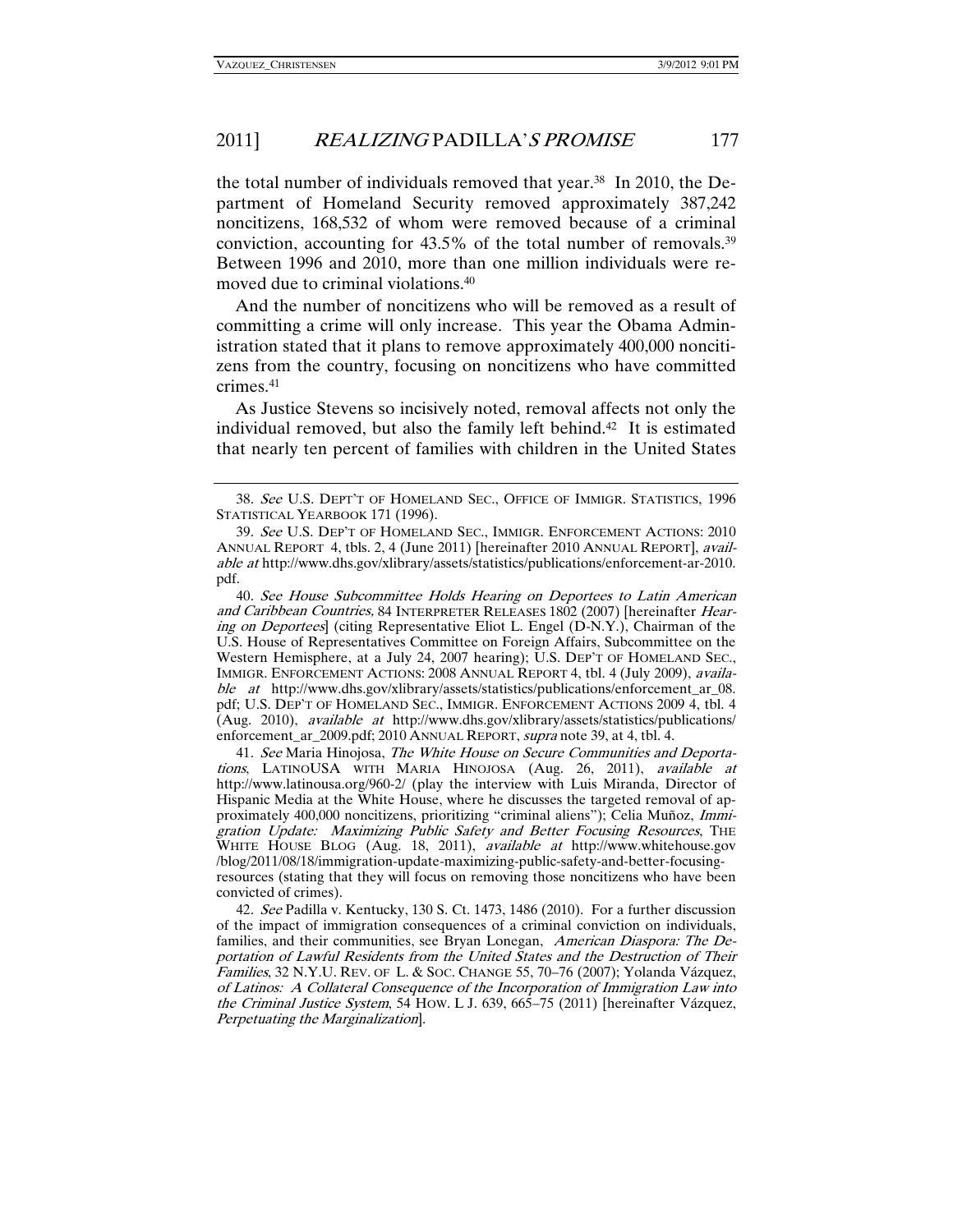live in a "mixed status" household.43 A mixed status household is a family that has both citizen and noncitizen members.<sup>44</sup> It is estimated that 1.6 million families in the United States were separated between 1997 and 2007.45 Also, between 1998 and 2007, more than 100,000 parents of United States citizen children were removed.<sup>46</sup> These mixed status families face the breakup of the family nucleus and must confront issues of separation, poverty, and health, $47$  and the communities in which they live must deal with the ramifications of the loss of members of their community, leading to financial and economic devastation.48

In the criminal justice system, over eighty percent of individuals prosecuted are poor.49 Of those convicted, nearly ninety-five percent plead guilty.50 Therefore, the individuals most affected by removal resulting from a criminal conviction are poor noncitizens, their families, and their communities.

Taking this all together, it is strikingly apparent that: (1) the only way to avoid a deportation order based upon a criminal conviction is during the criminal court proceeding; (2) the majority of noncitizen defendants will be too poor to afford an immigration attorney to assist them in maneuvering through the criminal justice system; (3) the majority of noncitizen defendants will not have the education to navigate through the potential immigration consequences of a criminal conviction without assistance; and (3) the majority of noncitizens will plead guilty in the criminal court system.

<sup>43</sup>. See Michael Fix & Wendy Zimmermann, All Under One Roof: Mixed-Status Families in an Era of Reform, 35 INT'L MIGRATION REV. 397, 397 (2001).

<sup>44</sup>. See id.

<sup>45.</sup> See Human Rights Watch, Forced Apart: Families Separated and Immigrants Harmed by United States Deportation Policy, at 44 (July 17, 2007), available at http://www.unhcr.org/refworld/docid/46a764862.html.

<sup>46.</sup> See U.S. DEP'T OF HOMELAND SEC., OFFICE OF INSPECTOR GENERAL, RE-MOVAL INVOLVING ILLEGAL ALIEN PARENTS OF UNITED STATES CITIZEN CHILDREN 5 (2009), available at http://www.dhs.gov/xoig/assets/mgmtrpts/OIG\_09-15\_Jan09.pdf.

<sup>47</sup>. See id.

<sup>48</sup>. See Vázquez, Perpetuating the Marginalization, supra note 42, at 665–74.

<sup>49</sup>. See STEVEN K. SMITH & CAROL J. DEFRANCES, U.S. DEP'T OF JUSTICE, OF-FICE OF JUSTICE PROGRAMS, BUREAU OF JUSTICE STATISTICS, INDIGENT DEFENSE 1 (1996), available at http://bjs.ojp.usdoj.gov/content/pub/pdf/id.pdf.

 <sup>50.</sup> Padilla v. Kentucky, 130 S. Ct. 1473, 1485 (2010) (quoting DEP'T OF JUSTICE, BUREAU OF JUSTICE STATISTICS, SOURCEBOOK OF CRIMINAL JUSTICE STATISTICS 2003 418, tbl. 5.17 (31st ed. 2005)) ("[O]nly approximately 5%, or 8,612 out of 68,533, of federal criminal prosecutions go to trial; [SOURCEBOOK OF CRIMINAL JUSTICE STATISTICS 2003 at 450, tbl 5.46] (only approximately 5% of all state felony criminal prosecutions go to trial).").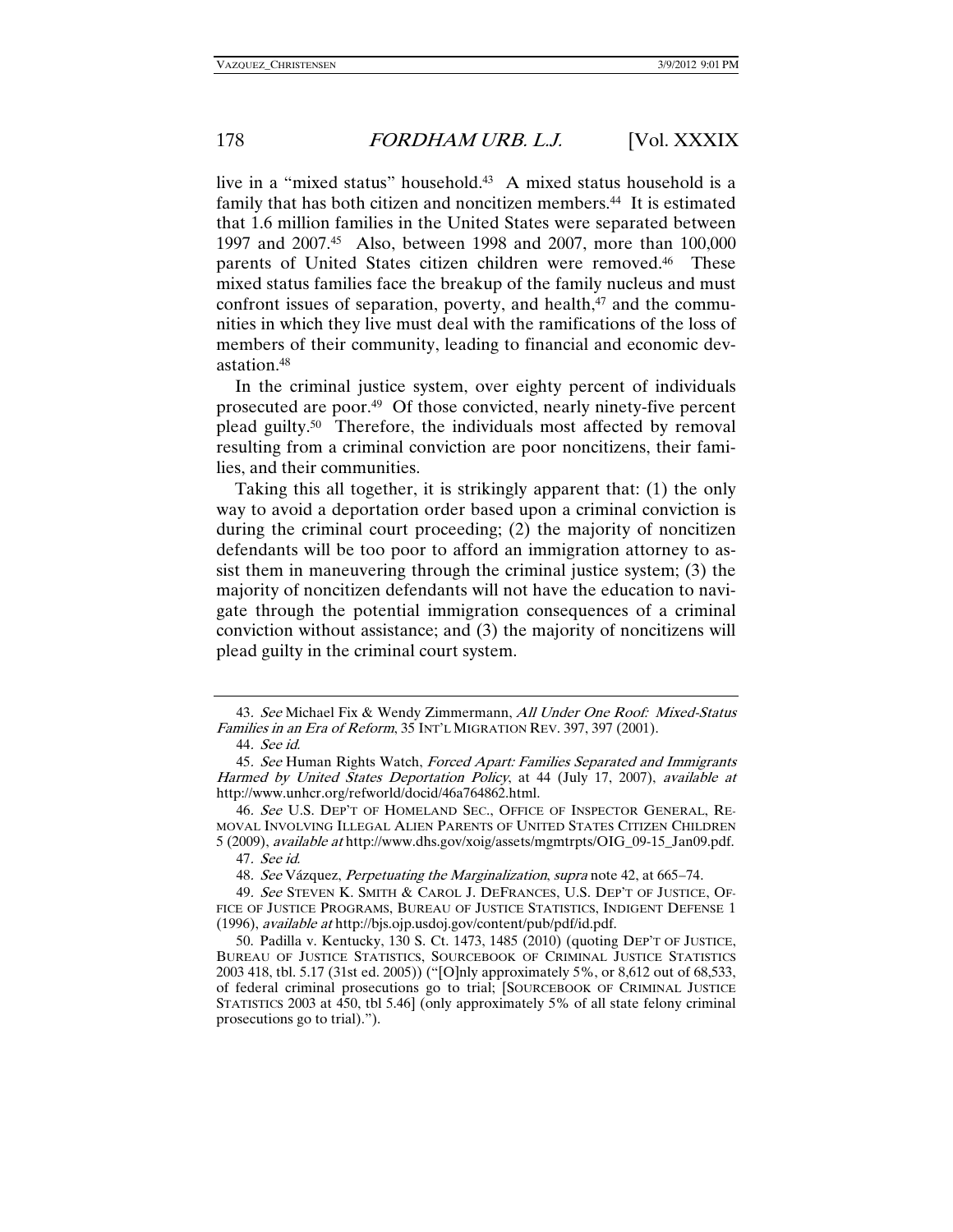Therefore, a noncitizen defendant's only potential salvation will typically depend on whether his court appointed attorney or public defender has the ability and knowledge necessary to negotiate a plea bargain during the criminal proceedings that will result in a disposition that will prevent the noncitizen defendant from being deported. This demands that defense counsel not only give accurate advice, but also possess sufficient knowledge of immigration law to understand how to prevent a client's removal from the United States. The question then remains, does Padilla provide for this? If not, what will?

### II. PADILLA'S UNFINISHED WORK

With many court dockets and attorney caseloads at crushing levels, the system's primary goal has been to get through cases as quickly and efficiently as possible, regardless of whether a defendant knows what his or her options are and how different outcomes might affect his or her life.<sup>51</sup>

This reality was seen throughout pre-*Padilla* Sixth Amendment case law. Although *Strickland* created a standard under which federal and state courts could objectively assess Sixth Amendment cases, it also made it impossible to win an ineffective assistance of counsel claim.52 The two-prong test seemed to be too difficult to maneuver and most defendants could not overcome its strict and narrow view.53 Counsel was allowed to disappear, be legally intoxicated, on drugs, and have no prior experience in criminal defense when trying a death

<sup>51</sup>. See, e.g., Gabriel J. Chin, Making Padilla Practical: Defense Counsel and Collateral consequences at Guilty Pleas, 54 HOW. L.J. 675, 678–81 (2011) (discussing the reality of advising on collateral consequences due to crushing caseloads and underfunding of public defender offices); Smyth, supra note 28, at 806-07 (discussing attorneys' difficulties balancing "case outcomes" and "life outcomes"); Ronald F. Wright, Padilla and the Delivery of Integrated Criminal Defense, 58 UCLA L. REV. 1515, 1530–34 (2011) (discussing ways in which defense organizations and smaller practices are developing various methods for delivering adequate representation to their clients).

<sup>52.</sup> See David Cole, Gideon v. Wainwright  $\&$  Strickland v. Washington, in CRIM. PROCEDURE STORIES 101, 126 (Carol S. Steiker ed., 2006) (stating that from 1984 until 2000, the Court had not found a single ineffective assistance of counsel case under Strickland's analysis).

<sup>53</sup>. Cf. Meredith J. Duncan, The (So-Called) Liability of Criminal Defense Attorneys: A System in Need of Reform, 2002 B.Y.U. L. REV. 1, 45 (2002) (stating that because of Strickland's two-prong test, "it is exceedingly difficult for a petitioner to prove that he received constitutionally inept representation").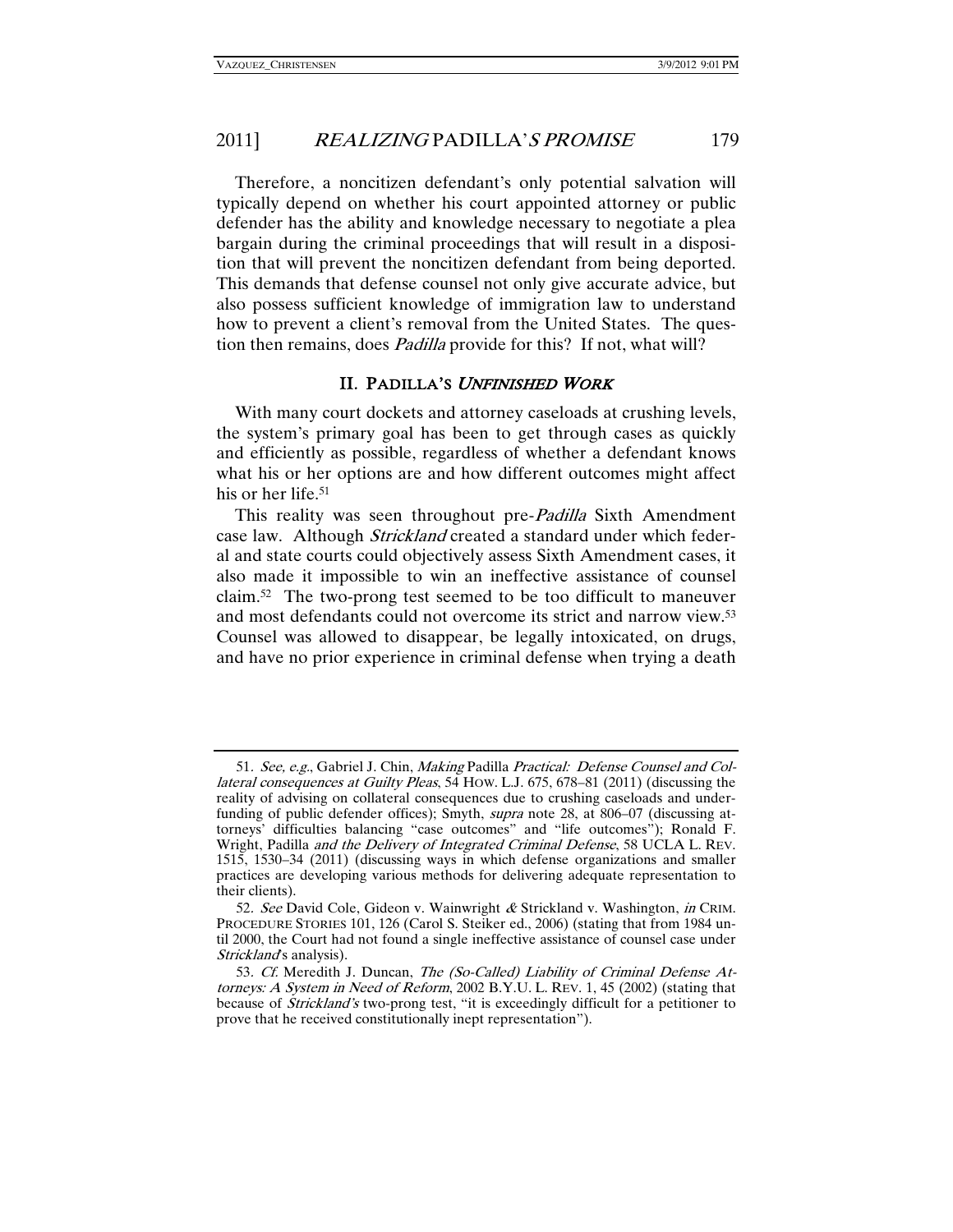penalty case.<sup>54</sup> For fifteen years after *Strickland*, the Court was unable to find one Sixth Amendment violation for ineffective assistance of counsel.55 Instead of creating a standard by which "tactical" decisions and unchecked representation would assist in defending clients zealously, defense counsel learned Strickland asked for nothing; defendants' rights were not the priority.56

However, in 2000, the Court brought life back into the Sixth Amendment by focusing on attorneys' work under professional norms rather than on the finality or accuracy of the criminal conviction.57 The Court's use of professional guides and standards to determine a violation of the first prong of Strickland appeared in response to ineffective assistance claims in death penalty cases.<sup>58</sup> Williams v. Taylor, Wiggins v. Smith, and Rompilla v. Beard all held that counsel was ineffective when failing to investigate possible mitigation for sentencing purposes as well as failing to investigate documents that the prosecution would be using against the defendant.<sup>59</sup>

While *Rompilla's* dissent particularly focused on *Strickland's* view that professional norms and standards were only to be used as guides in a Sixth Amendment determination, the majority rejected such a formalistic and inflexible attitude.<sup>60</sup> The dissent laid out particular issues that historically prevented a defendant from winning a Sixth Amendment case under *Strickland*. First, the dissent noted the everpresent reality that in Sixth Amendment analysis, the Court has "consistently declined to impose mechanical rules on counsel—even when

<sup>54.</sup> See Jeffrey L. Kirchmeier, Drink, Drugs, and Drowsiness: The Constitutional Right to Effective Assistance of Counsel and the Strickland Prejudice Requirement, 75 NEB. L. REV. 425, 455–60 (1996).

<sup>55.</sup> See Cole, supra note 52, at 126.

<sup>56.</sup> See id. at 115 ("Courts frequently excuse atrocious lawyering as a 'tactical' decision, subject to deference under the Court's directive in *Strickland*. But as *Strick*land itself illustrated, almost any deficiency in performance can in hindsight be described as 'strategic.'").

<sup>57</sup>. See Blume & Neumann, supra note 17, at 142–47.

<sup>58</sup>. See Rompilla v. Beard, 545 U.S. 374, 380–81 (2005); Wiggins v. Smith, 539 U.S. 510, 523 (2003); Williams v. Taylor, 529 U.S. 362, 394–95 (2000). See generally Blume & Neumann, *supra* note 17.

<sup>59</sup>. See Rompilla, 545 U.S. at 387; Wiggins, 539 U.S. at 524; Williams, 529 U.S. at 396. See generally Blume & Neumann, supra note 17.

<sup>60</sup>. See Rompilla, 545 U.S. at 400 (2005) (Kennedy, J., dissenting) ("[W]hile we have referred to the ABA Standards for Criminal Justice as a useful point of reference, we have been careful to say these standards 'are only guides' and do not establish the constitutional baseline for effective assistance of counsel.").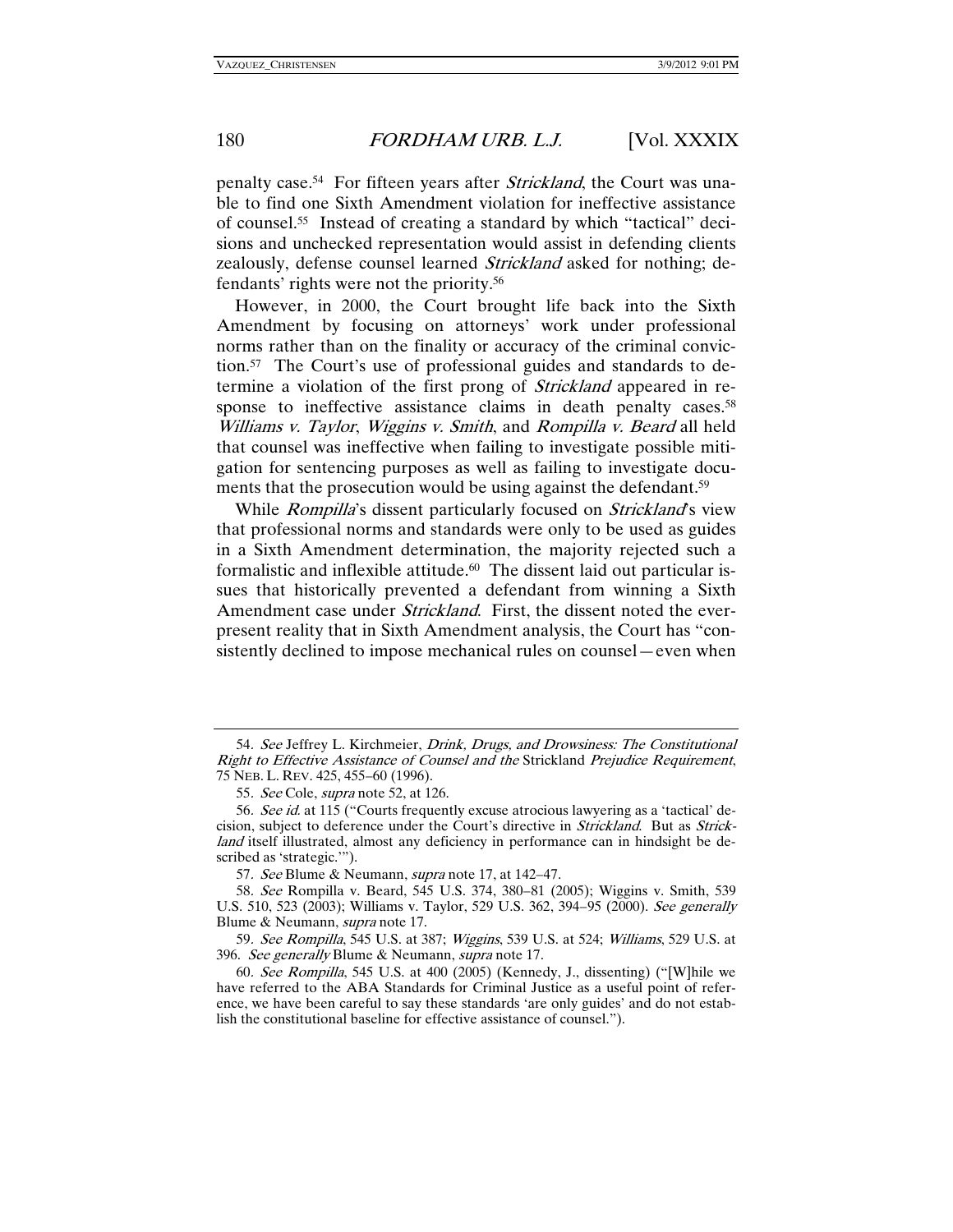those rules might lead to better representation;"61 second, that Strickland was never meant to raise the bar of representation; and third, the dissent stressed that defense counsel must work within their limited budgets and cases which mandate that a per se new rule would only cause less effective representation.<sup>62</sup> All these pronouncements reiterated that the Court felt that defendants should be happy with any representation they received and that the rights of defendants would be upheld within the budgetary constraints of the current system. What the dissenters failed to address, and of which the majority may have been keenly aware, is the fact that *Strickland's* two-prong test had permitted such abysmal representation that it was hard to imagine anything worse.

The dissenters also failed to see that the problem with the criminal justice system may not be in the cost of defense, but rather in the cost of mass prosecution and detention.63 If mandates had been put on the criminal justice system that required particular performance, it is possible that our system would be less expensive because of fewer appeals, post-trial motions, prison inmates, and less overall criminal case prosecution.<sup>64</sup> The majority in *Padilla* may have been acutely aware of this possibility as well.

Williams, Wiggins, and Rompilla were touted as making a "significant step forward" in reinvigorating Sixth Amendment claims.65 They sent a message to the criminal justice system and defense counsel that counsel's performance in past decades had been deficient and change was coming.

In Padilla, the Court made additional significant steps forward in reinvigorating Sixth Amendment claims. First, the Court reinforced the importance of professional norms and standards when it again used them when analyzing the first prong of *Strickland* to determine whether or not the attorney's conduct "fell below an objective standard of reasonableness."<sup>66</sup> Second, Padilla expanded lower federal and

<sup>61</sup>. Id. at 403 (Kennedy, J., dissenting) (citing Roe v. Flores-Ortega, 528 U.S. 470, 481 (2000)).

<sup>62</sup>. See id. (Kennedy, J., dissenting).

 <sup>63.</sup> One important point is that only approximately 3.5% of the total budget for the criminal justice system goes toward indigent defense compared to over 50% for police and prosecution. See DAVID COLE, NO EQUAL JUSTICE: RACE AND CLASS IN THE AMERICAN CRIMINAL JUSTICE SYSTEM 64 (1999).

 <sup>64.</sup> Note that many states are now looking to counter the cost of their criminal justice systems due to budgetary constraints. See Nora V. Demleitner, Replacing Incarceration: The Need for Dramatic Change, 22 FED. SENTENCING REP. 1, 1 (2009).

 <sup>65.</sup> Blume & Neumann, supra note 17, at 164.

 <sup>66.</sup> Strickland v. Washington, 466 U.S. 668, 687–88 (1984).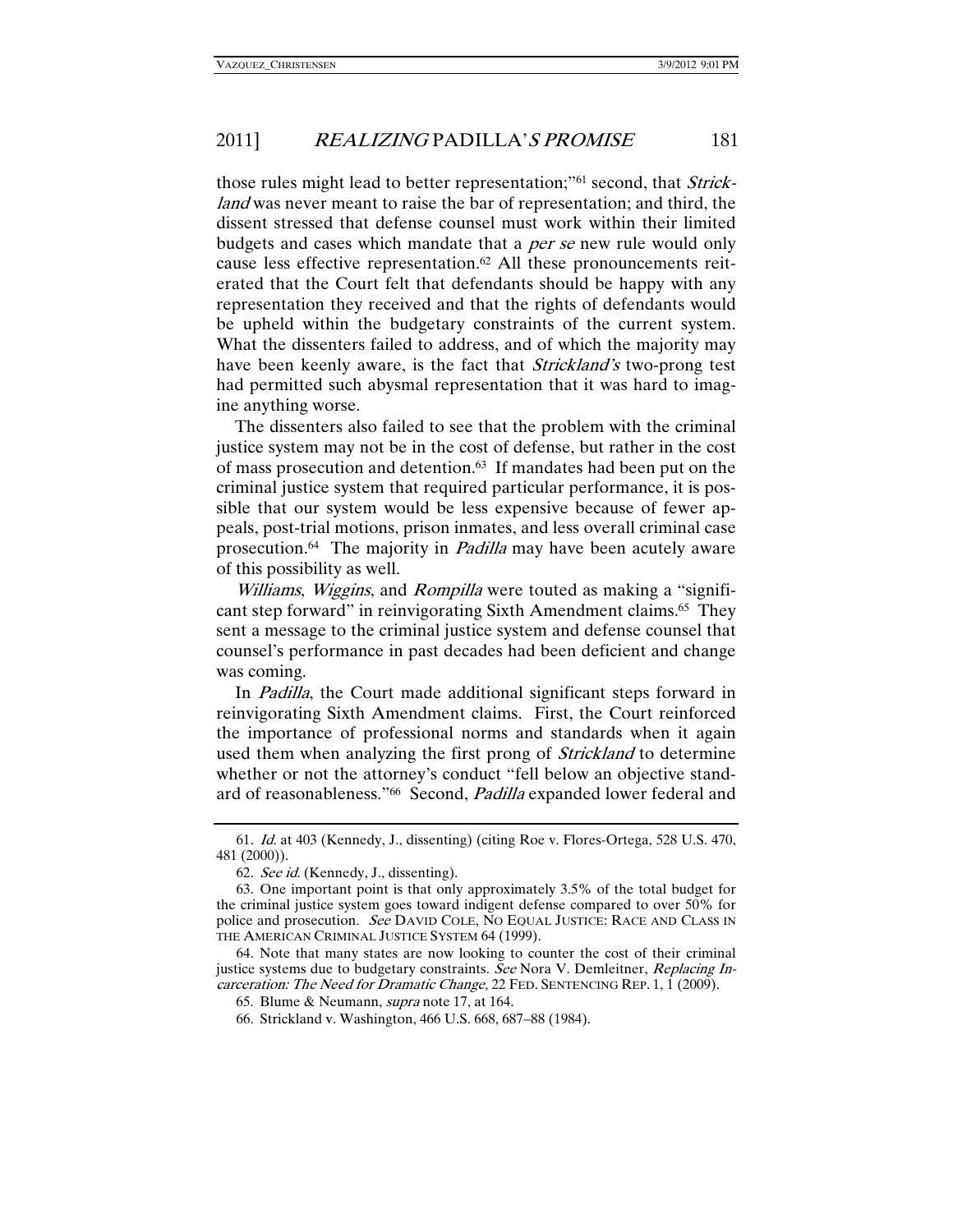state courts' narrow definition of what advice was required under the Sixth Amendment by adding ramifications that were important to the defendant, even if his goals or objectives were not technically within the purview of the criminal court.<sup>67</sup> Both of these steps further client representation because they move attorneys' Sixth Amendment duties closer to the rules that attorneys should follow under their professional standards.<sup>68</sup>

The *Padilla* opinion was a triumph. It took the collateral consequence doctrine out of Sixth Amendment analysis and refocused the analysis on the defendant's goals, a professional norm and standard. While the death penalty cases dealt with the mitigation of sentencing, the Padilla Court "expanded" counsel's duty to advise under the Sixth Amendment to encompass consequences that traditionally had not been seen as criminal punishment, but were important to the defendant.69 The fact that the Court has been increasingly using professional norms as a benchmark for reasonable representation creates hope that attorneys who are drunk, on drugs, or absent during trial may one day be considered to have violated the Sixth Amendment.70

Padilla transformed four aspects of Sixth Amendment jurisprudence and defense representation: first, it took the collateral consequence doctrine out of the Sixth Amendment analysis;<sup>71</sup> second, it reestablished the duty to work within the client's objectives and goals in the attorney-client relationship regardless of whether the ultimate disposition takes place in criminal court;72 third, it further reinforced the importance of professional standards in determining Sixth

<sup>67</sup>. See Padilla v. Kentucky, 130 S. Ct. 1473, 1480 (2010) ("[D]eportation is an integral part—indeed, sometimes the most important part—of the penalty that may be imposed on noncitizen defendants who plead guilty to specified crimes.").

<sup>68</sup>. See MODEL RULES OF PROF'L CONDUCT R. 1.2(a) (2010) (stating that "a lawyer shall abide by a client's decisions concerning the objectives of representation").

 <sup>69.</sup> I placed the term expanded in quotation marks because the Court never ruled that collateral consequences were barred from Sixth Amendment analysis; therefore, while others felt the Court had expanded lawyers' duty to their clients, the Court was clear that it had not. See Padilla, 130 S. Ct. at 1481 ("We, however, have never applied a distinction between direct and collateral consequences to define the scope of constitutionally 'reasonable professional assistance' required under Strickland.").

<sup>70.</sup> See Kirchmeier, supra note 54, at 455–63 (discussing cases where the attorney was asleep or mentally impaired); Deborah L. Rhode, Legal Ethics in an Adversary System: The Persistent Question, 34 HOFSTRA L. REV. 641, 652 (2006) (discussing the fact that Sixth Amendment violations have not been found when attorneys have been drunk, on drugs, asleep, parking their cars, et cetera).

<sup>71</sup>. See Padilla, 130 S. Ct. at 1481–82.

<sup>72</sup>. See id. at 1483.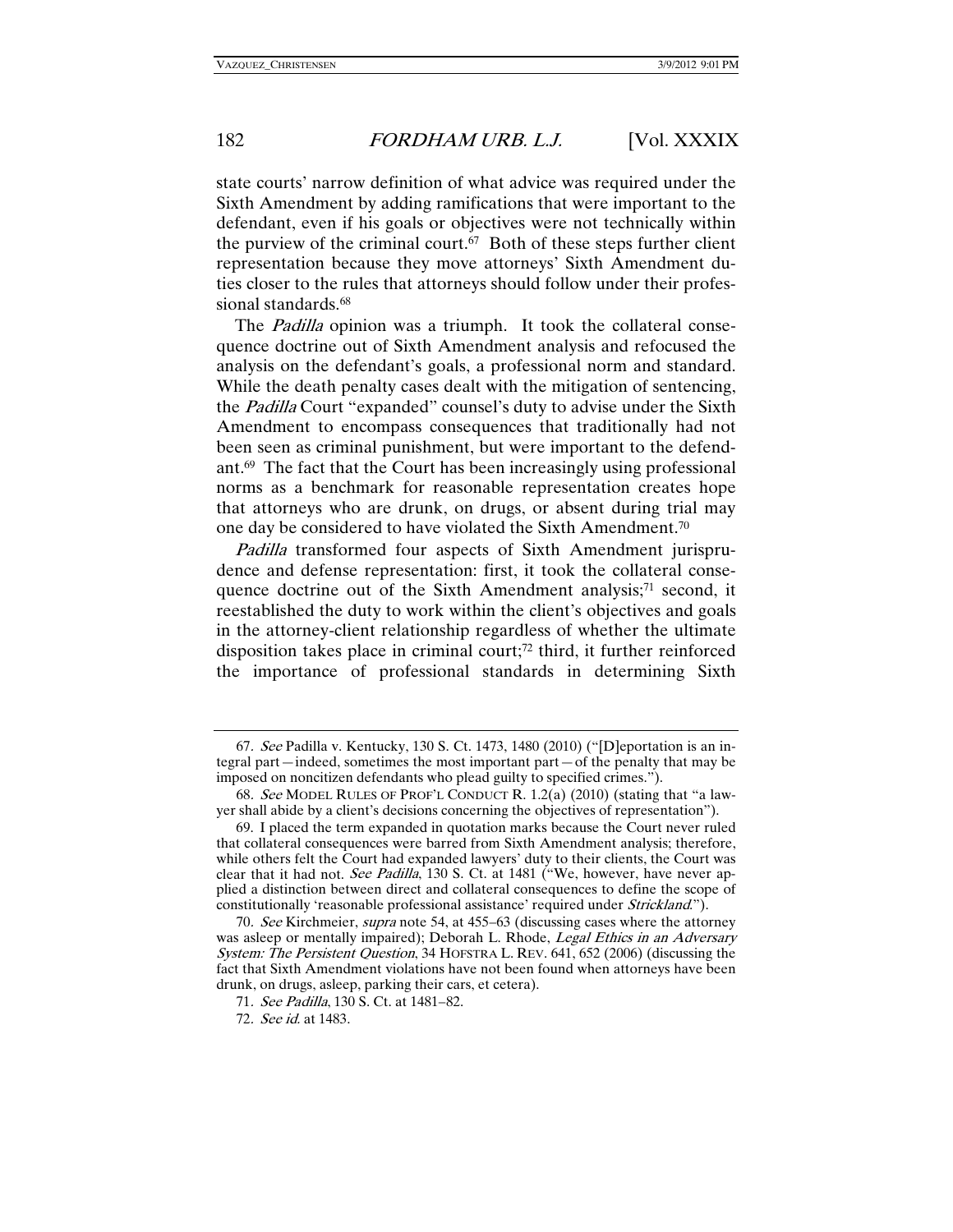Amendment violations;<sup>73</sup> and finally, it emphasized the importance of plea negotiations as a right under the Sixth Amendment.74

While *Padilla* positively transformed several aspects of Sixth Amendment jurisprudence, however, two issues remain problematically unresolved after *Padilla*. First, *Padilla* created a two-tiered system that does not distinctly delineate a bright line for courts and defense counsel, leaving both unclear as to their mandate under Padilla<sup>75</sup> Second, while the Court clearly states that negotiation is part of the Sixth Amendment, its holding and the two-tiered system ultimately undermined its impact.76 Given the holding and its twotiered system, negotiation seems unnecessary to satisfactorily comply with the Sixth Amendment. Finally, *Padilla* failed to address the second prong of Strickland, leaving the lower courts without guidance to determine the final outcome in a Sixth Amendment violation under its holding.77

The following section focuses on the issues above that may be detrimental to *Padilla's* potential to bring about change in legal representation. This discussion is significant because to find ways to better represent defendants in the criminal justice system, it is important to find the problematic areas and look for ways to address them.

### A. Padilla and Plea-Bargaining

Criminal punishment has become a massive industry.78 The United States has the highest incarceration rate of any country as well as the greatest number of cases passing through its criminal justice system.79 With crushing court dockets and massive caseloads, the goal of efficiently processing and finalizing cases has become one of the most important goals of the criminal justice system.80 Prosecutors, courts, and defense attorneys find themselves focused on getting the docket

79. See Ian F. Haney Lopez, Post-Racial Racism: Racial Stratification and Mass Incarceration in the Age of Obama, 98 CALIF. L. REV. 1023, 1029 (2010).

80. See Chin, supra note 51, at 678–81.

<sup>73</sup>. See id. at 1482.

<sup>74</sup>. See id. at 1486.

<sup>75</sup>. See id. at 1483.

<sup>76</sup>. See id. at 1486.

<sup>77.</sup> See id. at 1485 n.12. This Article will not touch on prejudice as it has been discussed by other scholars. For example, see Jenny Roberts, Proving Prejudice, Post-Padilla, 54 HOW. L. J. 693 (2011).

<sup>78.</sup> See William J. Stuntz, Bordenkircher v. Hayes: Plea Bargaining and the Decline of the Rule of Law, in CRIMINAL PROCEDURE STORIES 351, 379 (Carol S. Steiker ed., 2006).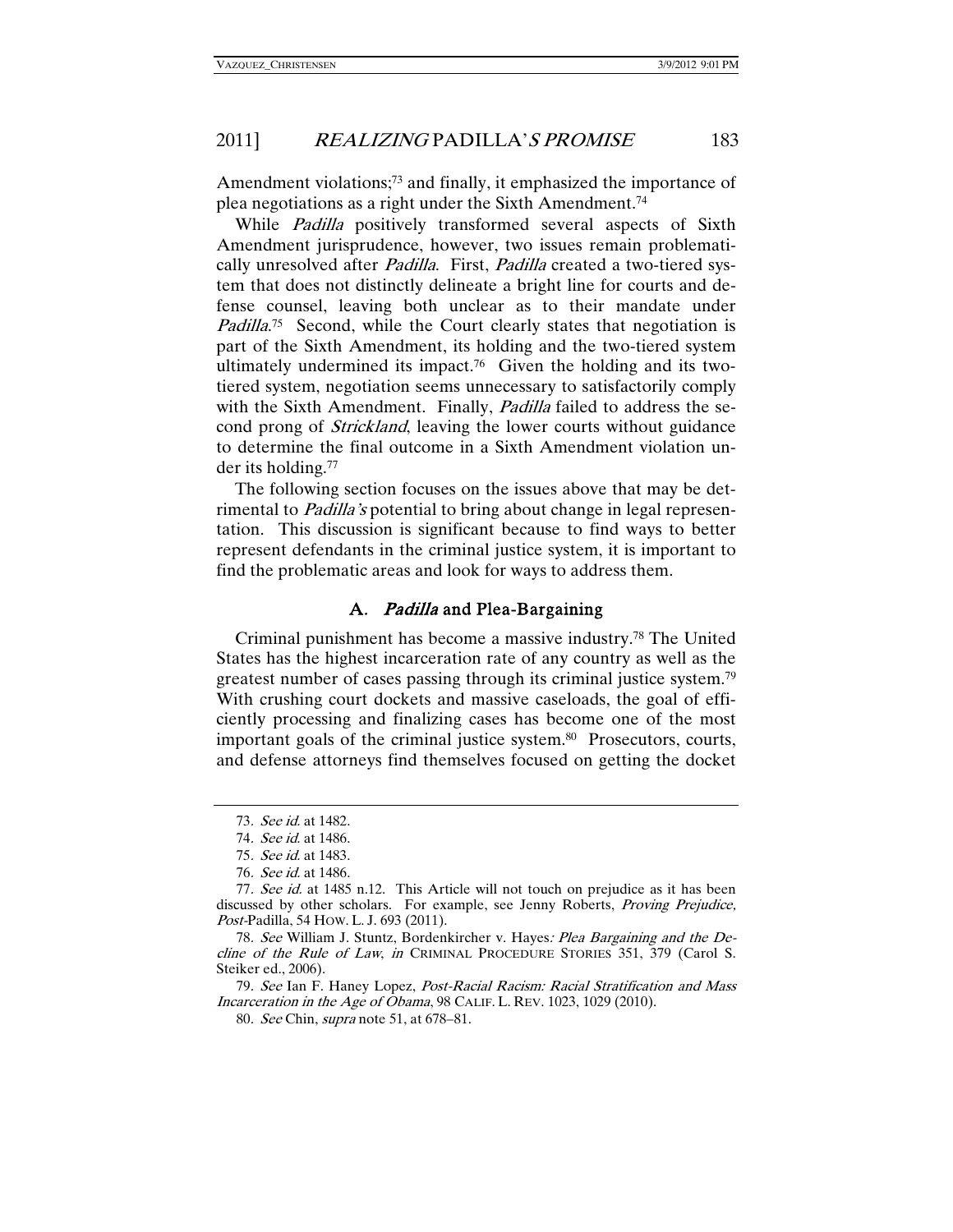moving, sometimes in lieu of their other obligations within the criminal justice system.81 While historically criminal cases were disposed of by trial, the "American criminal justice system has been transformed by plea bargaining."82 Without it, the criminal justice system would cease to function.83

In 2010, the crimes that most frequently led to removal were dangerous drugs, immigration violations, and criminal traffic offenses. Combined, these crimes accounted for 62.3% of removals based on criminal convictions.84 Dangerous drug crimes include "manufacturing, distribution, sale and possession of illegal drugs."85 Immigration violations are defined as "entry and reentry, false claims to citizenship and alien smuggling."<sup>86</sup> Criminal traffic offenses are not defined.<sup>87</sup>

In 2010, 83,941 cases were disposed of in the federal court system.<sup>88</sup> Out of the 83,941 cases, 81,217, or 96.8%, of the cases were disposed of by guilty pleas.89 In federal court, drug offenses constituted 25,042 of all federal cases.90 Those convicted of trafficking pled guilty 96.4% of the time.91 Those convicted of simple possession pled guilty ninety-eight percent of the time.92 Those convicted of communication facility, which refers to the use of a communication device such as a telephone during a drug trafficking offense, pled guilty 99.8% of the time.<sup>93</sup> As for immigration violation cases, 28,504 cases were disposed

 <sup>81.</sup> See Julian A. Cook, III, All Aboard! The Supreme Court, Guilty Pleas, and the Railroading of Criminal Defendants, 75 U. COLO. L. REV. 863, 919 (2004) (describing the Court's holding as an interest in judicial economy).

 <sup>82.</sup> Note, Plea Bargaining and the Transformation of the Criminal Process, 90 HARV. L. REV. 564, 564 (1977).

<sup>83</sup>. See Bordenkircher v. Hayes, 434 U.S. 357, 372 (1978) (Powell J., dissenting) (discussing the fact that plea-bargaining is "essential to the functioning of the criminal-justice system"); Stephen J. Schulhofer, Is Plea Bargaining Inevitable?, 97 HARV. L. REV. 1037, 1041 (1984) (discussing the belief that without plea bargaining, the judicial system would come to a halt).

<sup>84.</sup> See 2010 ANNUAL REPORT, supra note 39, at 4, tbl. 4.

<sup>85</sup>. Id.

<sup>86</sup>. Id.

<sup>87</sup>. See id.

<sup>88</sup>. See U.S. DEP'T OF JUSTICE, BUREAU OF JUSTICE STATISTICS, SOURCEBOOK OF CRIMINAL JUSTICE STATISTICS 2010, tbl. 5.34.2010 (2010), available at http://www. albany.edu/sourcebook/pdf/t5342010.pdf.

<sup>89</sup>. See id.

<sup>90</sup>. See id.

<sup>91</sup>. See id.

<sup>92</sup>. See id.

<sup>93</sup>. See id.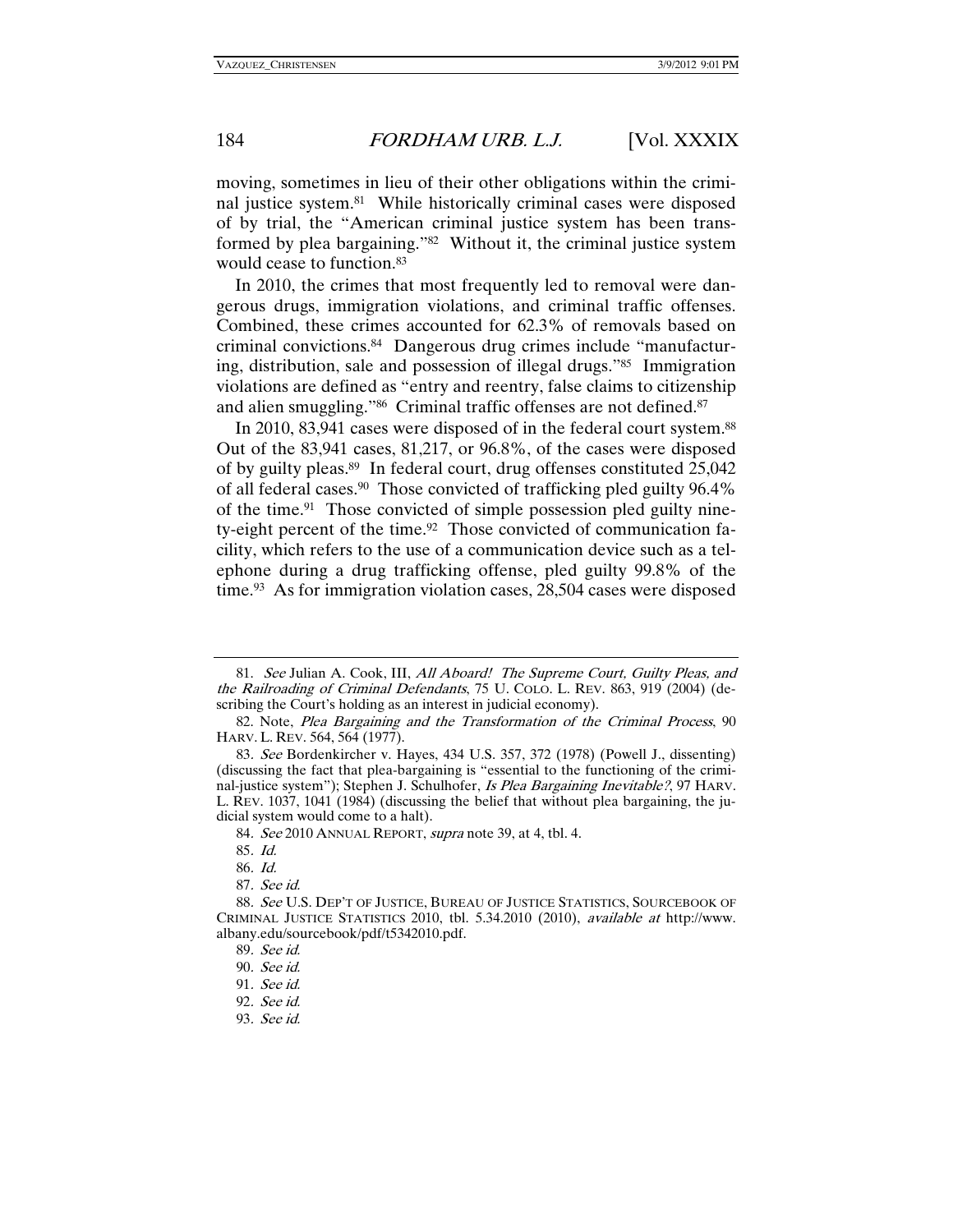of in 2010, 28,321, or 99.4% of which, were disposed of with guilty pleas.94

Immigration judges have lost their ability to provide relief in most instances in which a person is in deportation proceedings based upon a criminal conviction. Once the conviction is handed down, the damage is done.<sup>95</sup> In most instances, therefore, the only avenue to ensure the potential for relief from deportation is during the criminal court proceeding. It is only during the criminal proceeding that a defendant can avoid a conviction or plea to either a charge that does not carry immigration consequences or will allow for some form of relief in immigration court. Since the vast majority of cases end with plea bargains, negotiation is crucial for a noncitizen defendant to have a chance to remain in the United States. In Padilla, the majority recognized that.

Many scholars, commentators, and defense attorneys have rightly criticized the use of plea-bargaining.96 Most criticism stems from the belief that there is little "bargaining" between the prosecutor and the defendant or defense counsel. $97$  Plea bargaining had historically supported the supposition that as long as the outcome was accurate, defense counsel was appointed, and the prosecutor did not tie a defendant to a chair and make him sign the agreement, a violation would rarely occur.98

In Padilla, however, the defendant's knowledge prior to his plea was at the heart of the discussion, both in oral argument and in the ultimate opinion of the Court.<sup>99</sup> Whether it was based upon voluntariness, knowledge, fundamental fairness, or professional standards, the

<sup>94.</sup> See id. Although one could argue that an immigration violation puts everyone on notice and does not require any admonishment, the duty to advise and investigate is no less important. For an example of an attorney who failed to investigate a client's status, which led to the client's deportation and fifty-seven months in federal custody despite the fact that he was a United States citizen, see Perez v. United States, 502 F. Supp. 2d 301 (N.D.N.Y. 2006).

<sup>95</sup>. See Vázquez, Advising Noncitizen Defendants, supra note 2, at 45.

<sup>96</sup>. See, e.g., Albert W. Alschuler, The Changing Plea Bargaining Debate, 69 CALIF. L. REV. 652, 705 (1981) (describing plea-bargaining as coercive); Gerard E. Lynch, Our Administrative System of Criminal Justice, 66 FORDHAM L. REV. 2117, 2129 (1998) (stating that the term "'plea bargaining' is something of a misnomer"). See generally Stephen J. Schulhofer, Criminal Justice Discretion as a Regulatory System, 17 J. LEGAL STUD. 43 (1988).

<sup>97.</sup> See generally Donald G. Gifford, Meaningful Reform of Plea Bargaining: The Control of Prosecutorial Discretion, 1983 U.ILL. L. REV. 37 (1983).

<sup>98.</sup> See generally Cook, III, supra note 81.

<sup>99</sup>. See generally Transcript of Oral Argument, Padilla v. Kentucky, 130 S. Ct. 1483 (2010) (No. 08-651).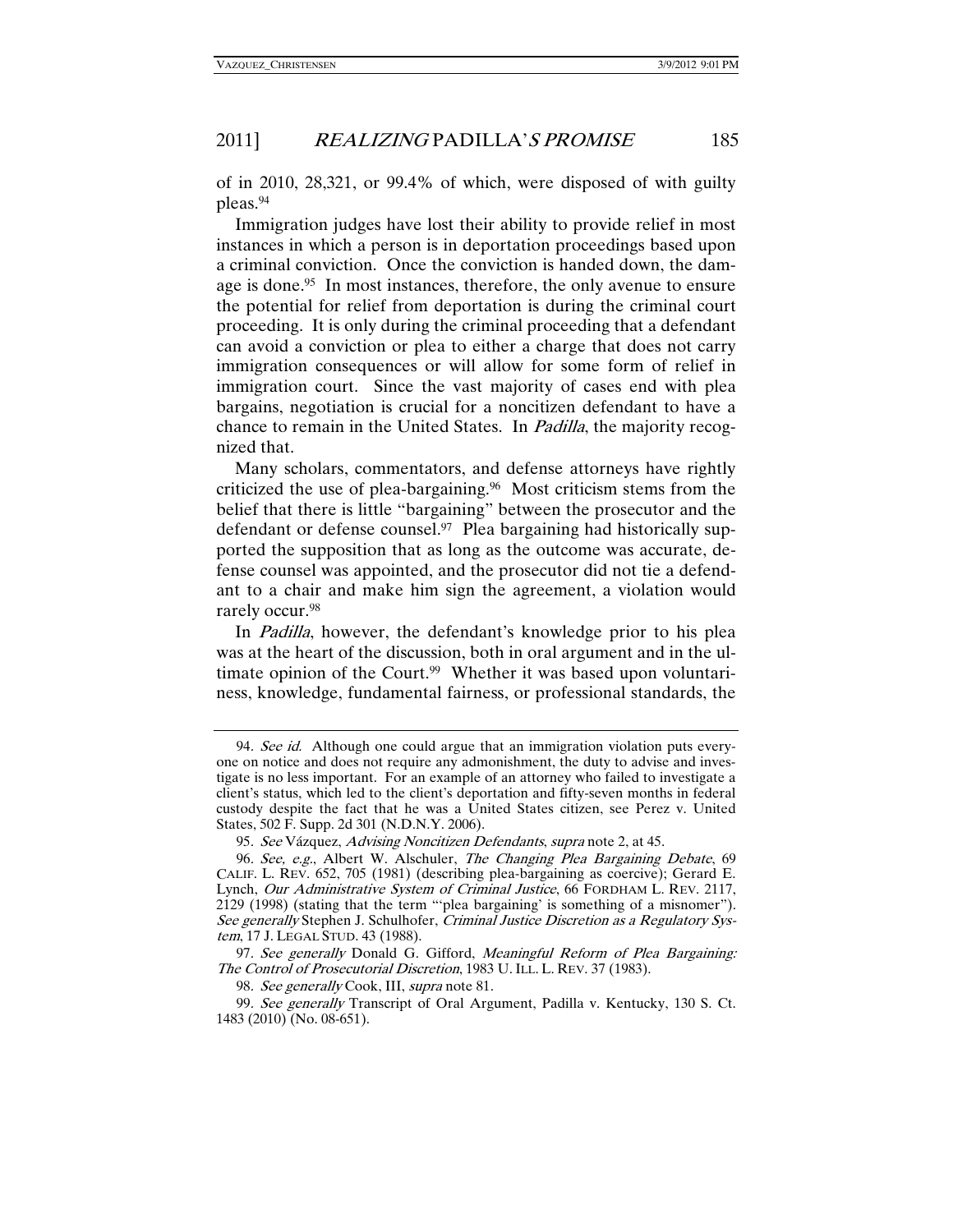discussion focused on how much and what information the defendant needed to know before his plea could be accepted without violating the Constitution.100

The *Padilla* majority opinion focused on three points to emphasize the importance of plea-bargaining during the criminal court process: (1) there is a Sixth Amendment duty to negotiate; (2) plea-bargaining is advantageous for the criminal justice system; and (3) even the most rudimentary understanding of immigration law can give counsel the ability to obtain a beneficial plea for her client.101

Padilla declared that the Court had "long recognized that the negotiation of a plea bargain is a critical phase of litigation for purposes of the Sixth Amendment right to effective assistance of counsel."102 It found that the "severity of deportation—'the equivalent of banishment or exile,'—only underscores how critical it is for counsel to inform her noncitizen client that he faces a risk of deportation."103

Padilla demonstrated the Court's belief that plea-bargaining benefits both the prosecutor and the defendant.104 The prosecutor can dispose of a case without going to trial and keep the wheels moving. The defendant gets a better deal that meets his goals, and, in cases where it is a concern, he may avoid deportation altogether.<sup>105</sup> Continuing in that vein, the Court describes how the ability to bring deportation consequences into the conversation between the prosecutor and defense attorney would be advantageous to the plea-bargaining process and, therefore, would accomplish and satisfy the interests of both parties.106

Finally, the Court further reinforces the importance and need for negotiation by stating that defense attorneys should have little excuse

<sup>100</sup>. See id.

 <sup>101.</sup> Padilla v. Kentucky, 130 S. Ct. 1473, 1486 (2010).

<sup>102</sup>. Id. (citing Hill v. Lockhart, 474 U.S. 52, 57 (1985)).

<sup>103</sup>. Id. (citation omitted).

<sup>104</sup>. See id.; accord Brady v. United States, 397 U.S. 742, 752 (1970) (discussing mutual advantage of plea bargaining).

<sup>105</sup>. See Padilla, 130 S. Ct. at 1486; Santobello v. New York, 404 U.S. 257, 261 (1971) (citation omitted). Disposition of charges after plea discussions is not only an essential part of the process but a highly desirable part for many reasons. It leads to prompt and largely final disposition of most criminal cases; it avoids much of the corrosive impact of enforced idleness during pre-trial confinement for those who are denied release pending trial; it protects the public from those accused persons who are prone to continue criminal conduct even while on pretrial release; and, by shortening the time between charge and disposition, it enhances whatever may be the rehabilitative prospects of the guilty when they are ultimately imprisoned.

<sup>106</sup>. Padilla, 130 S. Ct. at 1486.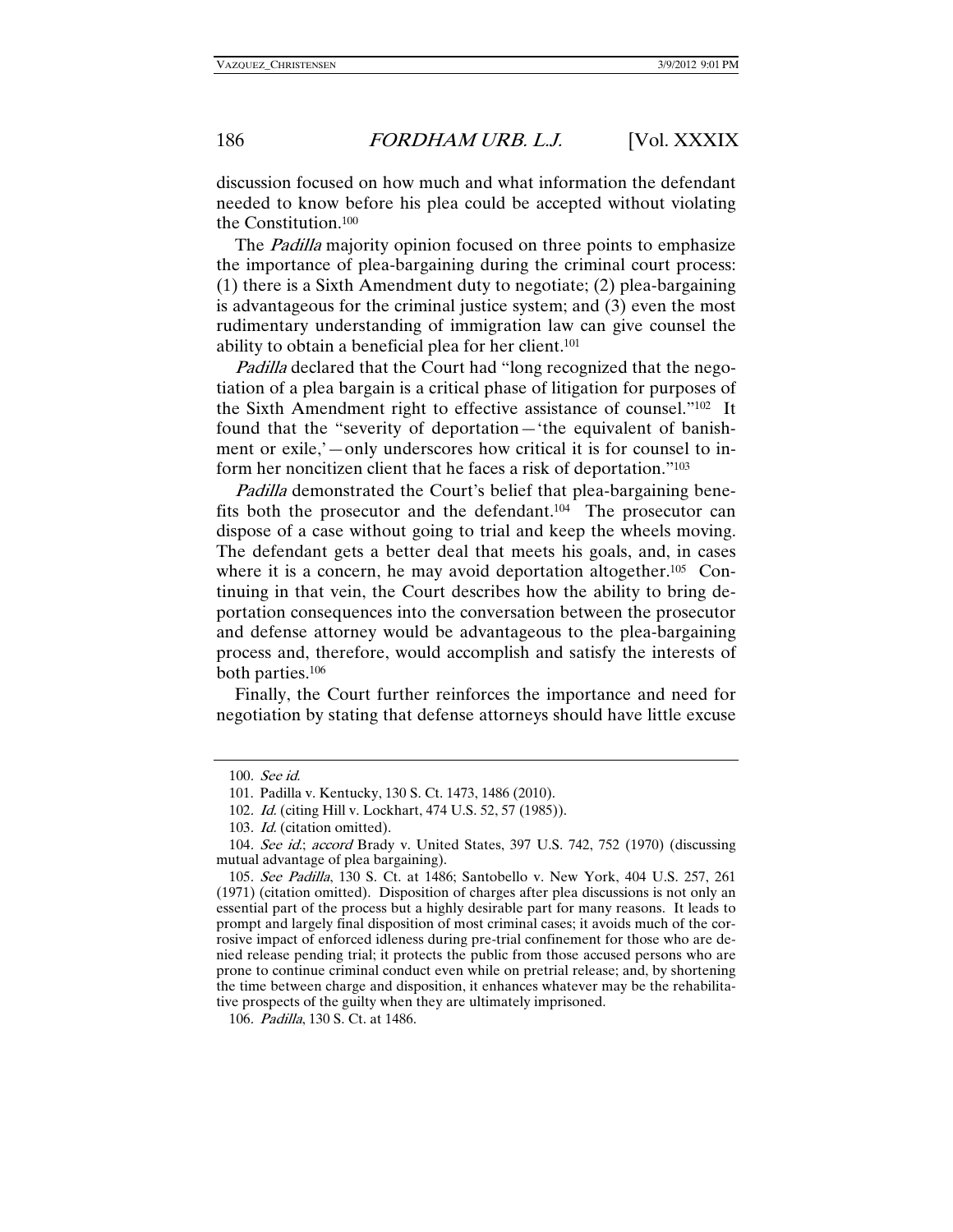for not negotiating as part of their job function. Justice Stevens states that defense counsel with even the "most rudimentary understanding" should have the capability to negotiate a plea that would limit or prevent her client's deportation,<sup>107</sup> further emphasizing the Court's acceptance of this function as a duty.

One critique of the *Padilla* decision is that the opinion will fail to make a difference because prosecutors and the law will not allow defendants to plea to a non-deportable offense; the increasingly hostile climate of immigration law leaves few crimes that do not require deportation.108 While it is true that the government may not agree to a plea that will keep an individual from being deported, defense counsel is still obligated to negotiate the best plea for her client and to allow the client to make the choice between accepting the plea or going to trial. As Justice Sotomayor noted during oral arguments, the defendant may decide to risk jail, believing that staying in a United States jail is preferable to being sent to a country that he does not know.109

Padilla's ultimate holding did not expressly state that defense counsel for noncitizen clients has an obligation to negotiate a plea that would prevent deportation.<sup>110</sup> However, failure to engage in plea negotiations conflicts with the Court's declaration that plea negotiation is part of the Sixth Amendment. The next section further discusses the problem with the ability or duty to negotiate under the *Padilla* ruling.

### B. Padilla and Its Two-Tiered Admonishment Test

The Supreme Court has been concerned for some time with the immigration consequences of a criminal conviction and counsel's advice regarding those consequences during the criminal court proceedings. In 2001, in INS v. St. Cyr, Justice Stevens wrote for the majority that counsel that was competent but unaware of the discretionary relief of 212(c) would "follow<sup>[]</sup> the advice of numerous practice guides"

<sup>107</sup>. Id.

<sup>108.</sup> See Darryl K. Brown, Why Padilla Doesn't Matter (Much), 58 UCLA L. REV. 1393, 1399 (2011).

 <sup>109.</sup> Transcript of Oral Argument at 35, Padilla v. Kentucky, 130 S. Ct. 1473 (2010) (No. 08-651) ("I do go to trial and I serve that longer sentence, but it's here in the U.S. and not in my home country, where I might starve to death. I think I'll stay here and take that risk.").

<sup>110.</sup> See Wright, supra note 51, at 1516.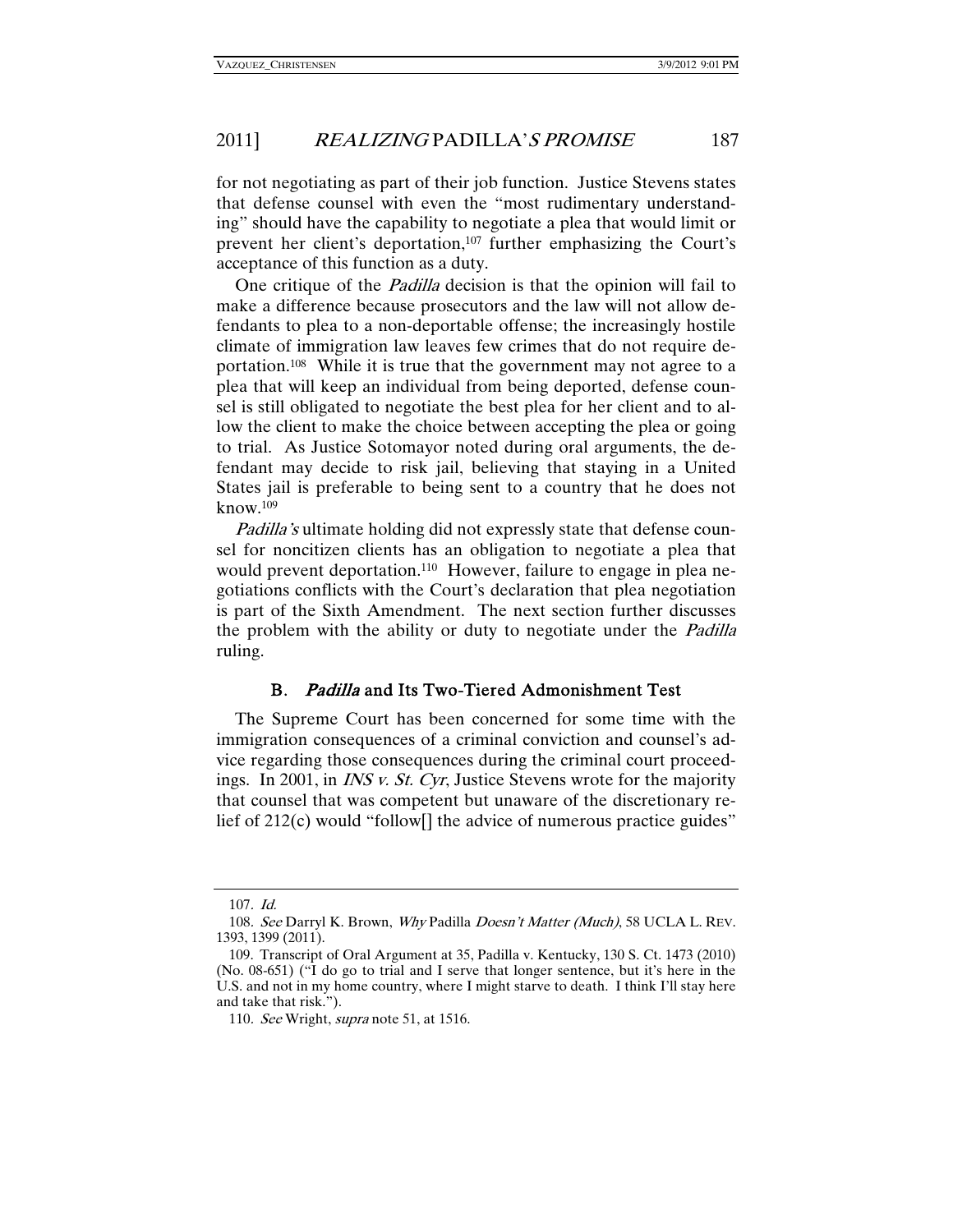to educate herself on the subject in order to assist defendants in preserving eligibility for relief under the statute.<sup>111</sup>

A decade later, this concern emanated throughout the courtroom during oral arguments in *Padilla*. The most concise and insightful question on the predicament of this issue was made by Justice Alito. He hit the nail on the head when he directly inquired as to whether or not the Deputy Solicitor General wanted the Court to draw the distinction between giving advice to the defendant or just letting him fly in the wind.112

JUSTICE ALITO: But what are you going to do in a situation where the defendant is concerned about removal . . . the client says: "Well, I'm also concerned about the immigration consequences." And the lawyer says: "I'm not going to tell you . . . you've got to get an immigration lawyer." And the alien defendant says: "Well, I have no money; that's why you were appointed to represent me. How am I going to get advice on the immigration law issue?" And the lawyer says: "Well, that's just too bad for you." And that's the line you want us to draw?113

A decade later, Justice Stevens was able to further articulate this belief by writing:

The importance of accurate legal advice for noncitizens accused of crimes has never been more important. . . . [D]eportation is an integral part—indeed, sometimes the most important part—of the penalty that may be imposed on noncitizen defendants who plead guilty to specified crimes.114

And in the end, the *Padilla* Court simply stated, "we now hold that counsel must inform her client whether his plea carries a risk of deportation."115 While the Court successfully created a Sixth Amendment duty to advise as to the immigration consequences of a criminal conviction, it limited that duty.116 Where the immigration consequences of a criminal conviction are "succinct, clear and explicit," Padilla imposes on the defense attorney a duty to give *specific* advice as

 <sup>111.</sup> INS v. St. Cyr, 533 U.S. 289, 323 & n.50 (2001); see 8 U.S.C. § 1182(c) (1994) (repealed 1996).

<sup>112</sup>. See Transcript of Oral Argument at 29, Padilla v. Kentucky, 130 S. Ct. 1473 (No. 08-651).

<sup>113</sup>. Id. The irony is not lost on this author that Justice Alito's concurrence held exactly what he seemed to be against during oral argument.

<sup>114</sup>. Padilla, 130 S. Ct. at 1480 (internal citation omitted).

<sup>115</sup>. Id. at 1486.

<sup>116</sup>. Id. at 1483.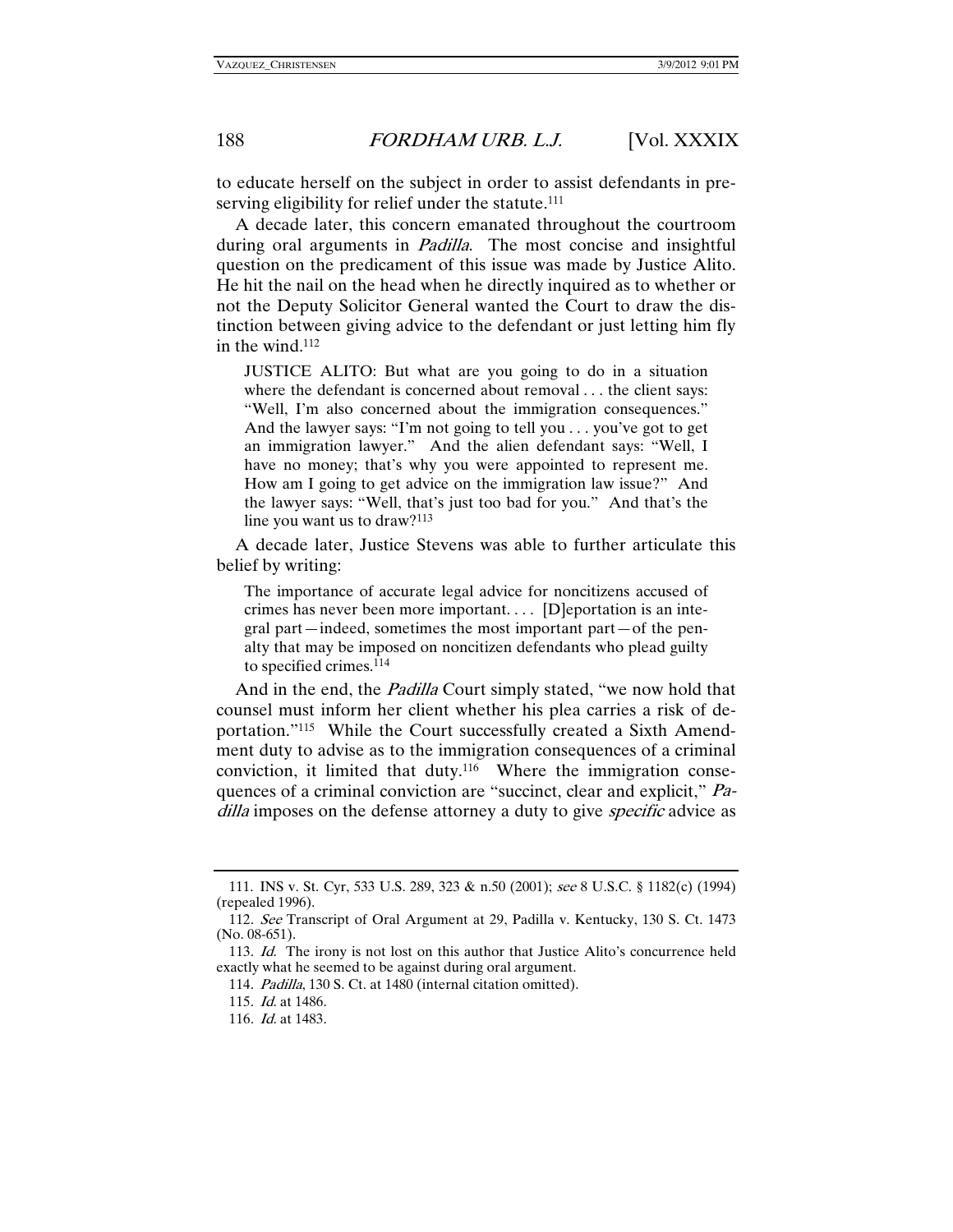to the immigration consequences ("*Padilla* duty").<sup>117</sup> However, "[w]hen the [relevant immigration] law is not succinct and straightforward . . . a criminal defense attorney need do no more than advise a noncitizen client that pending criminal charges may carry a risk of adverse immigration consequences."118

In implementing *Padilla*, this clarity determination will be critical because it will determine the scope of the Sixth Amendment duty. Defense counsel's lack of understanding regarding when the *Padilla* duty is triggered will certainly jeopardize noncitizen defendants' Sixth Amendment rights. Further, courts reviewing *Padilla* claims may themselves be ill-equipped to appropriately resolve the clarity inquiry that *Padilla's* two-tiered advisement system requires.<sup>119</sup> Yet, a noncitizen defendant's Sixth Amendment right will be completely dependent on their defense attorney's assessment and/or a reviewing court's decision on this matter.

Under Padilla, the advice that defense counsel must provide depends on the type of criminal charge and its relationship to immigration law. In those instances where Padilla would only require a generic advisement, criminal noncitizen defendants will be deprived of information and assistance to effectively combat removal from the United States but will be unable to bring a Sixth Amendment claim for relief. If the relevant immigration law is not succinct, clear, and explicit, Padilla holds that simply telling a defendant that the criminal conviction may affect his immigration status is sufficient to satisfy the attorney's Sixth Amendment duty. The need for defense counsel to advise a noncitizen defendant of the exact immigration consequences that he may face as a result of his plea or conviction seems no less important when immigration consequences are not succinct and straightforward. Because of the two-tiered system created by *Padilla*, some noncitizen defendants will receive only a very generic, and often useless, warning.

In addition, if the attorney is not required to give specific advice, it seems unlikely that the attorney will not be able to negotiate a plea for the noncitizen defendant that will assist in preventing his deportation. This holding conflicts with the Court's own declaration that it

<sup>117.</sup> Id. (emphasis added) ("But when the deportation consequence is truly clear . . . the duty to give correct advice is equally clear.").

<sup>118.</sup> *Id.* (emphasis added).

<sup>119</sup>. See César Cuauhtémoc García Hernández, When State Courts Meet Padilla: A Concerted Effort is Needed to Bring State Courts Up to Speed on Crime-Based Immigration Law Provisions, 12 LOY. J. PUB. INT. L. 299, 305 (2011).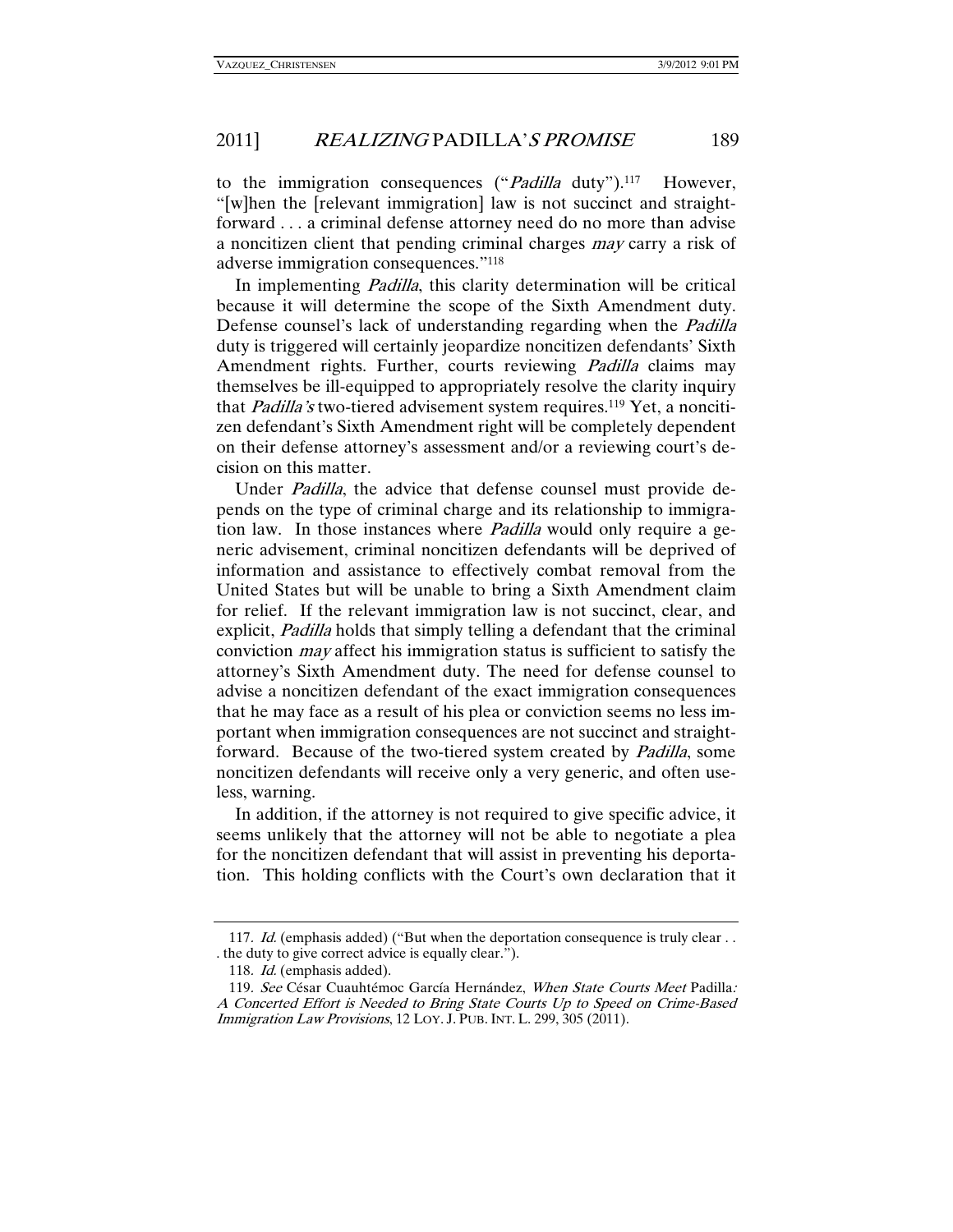has previously recognized that "[p]reserving the client's right to remain in the United States may be more important to the client than any potential jail sentence,"120 as well as its assertion that it has "long recognized that the negotiation of a plea bargain is a critical phase of litigation for purposes of the Sixth Amendment right to effective assistance of counsel."121 This two-tiered admonishment system is also inconsistent with Justice Stevens' reason for rejecting limiting the holding to affirmative misadvise: "it would deny a class of clients least able to represent themselves the most rudimentary advice on deportation . . . ."122

It is a cause for concern that the scope of a defendant's Sixth Amendment right to effective counsel varies depending on the criminal charge and its perceived "clarity" in immigration law. By excusing defense attorneys from providing information about the immigration consequences of a conviction or plea to their noncitizen defendants when the law is not clear, *Padilla* will deprive certain noncitizen defendants of advice and performance that the Padilla Court itself recognized to be of paramount importance.

### 1. Defense Attorneys and Distinguishing the Two-Tiered Requirement

While giving a blanket duty to advise as to the possibility of adverse immigration consequences of a criminal conviction, the Court, as usual, did not explain what counsel must do to fulfill that obligation.123 In articulating the manner in which counsel would be able to determine whether she needs to give specific advice or only inform the noncitizen defendant that the conviction *may* have immigration consequences, the Court went to the plain reading of the statute.124

How defense attorneys are to determine whether implicated immigration law is "succinct, clear, and explicit" is far from clear. Mr. Padilla was charged with and convicted of a narcotics violation.125 In deciding Mr. Padilla's Sixth Amendment claim, Justice Stevens recited the implicated immigration provision and then declared that "Pa-

<sup>120</sup>. Padilla, 130 S. Ct. at 1483 (quoting INS v. St. Cyr, 533 U.S. 289, 323 (2001)).

<sup>121</sup>. Id. at 1486 (citing Hill v. Lockhart, 474 U.S. 52, 57 (1985)).

<sup>122</sup>. Id. at 1484.

<sup>123.</sup> See Adam Liptak, Justices are Long on Words but Short on Guidance, N.Y. TIMES (Nov. 17, 2010) at A1, http://www.nytimes.com/2010/11/18/us/18rulings.html ?pagewanted=print (discussing the Roberts Court's opinions which are long, but consistently give little guidance to the lower courts).

<sup>124</sup>. See Padilla, 130 S. Ct. at 1483.

<sup>125</sup>. See id. at 1477.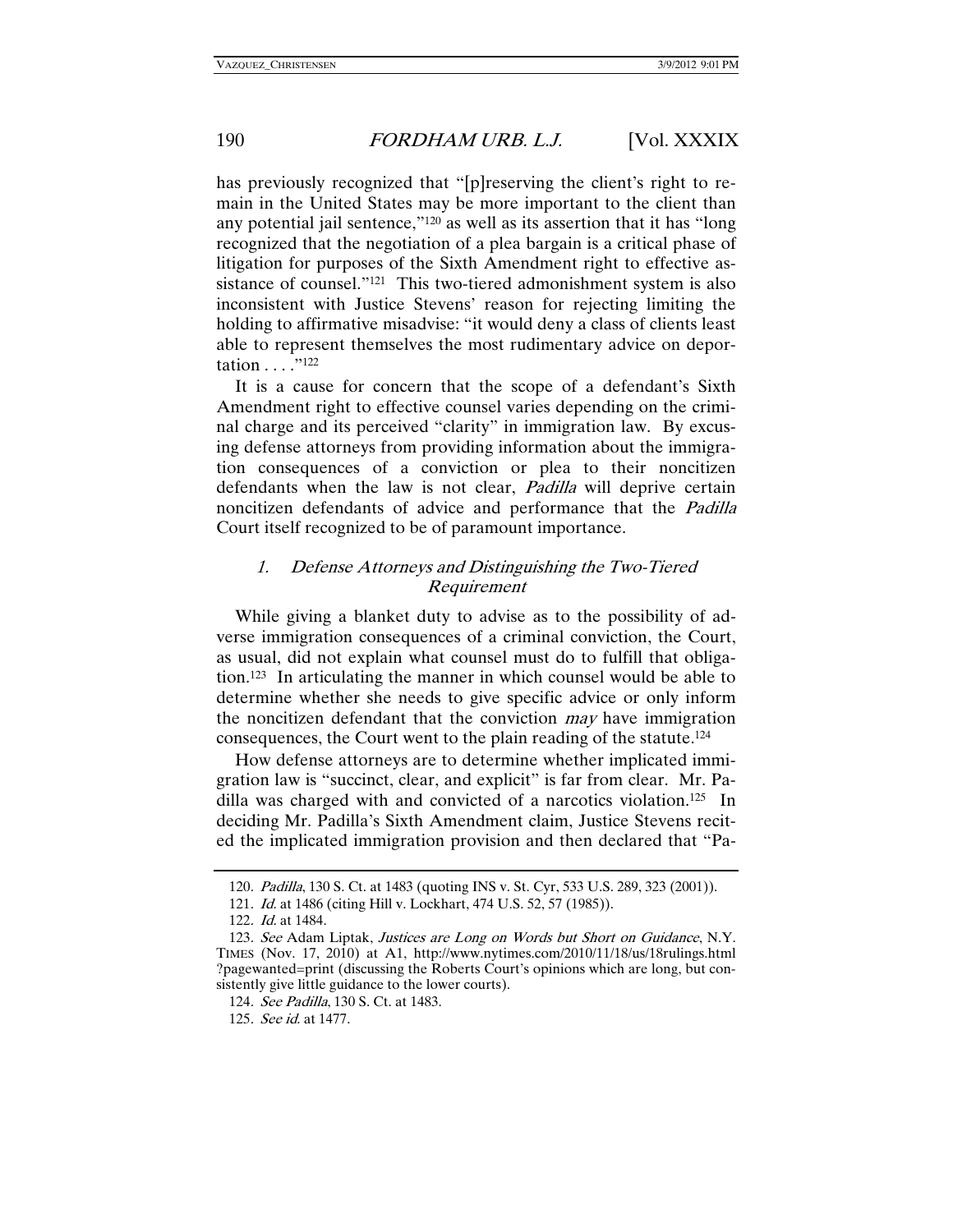dilla's counsel could have easily determined that his plea would make him eligible for deportation simply from reading the text of the statute," because "[t]he consequences of Padilla's plea could easily be determined from reading the removal statute . . . ."126 Justice Stevens did not provide further guidance as to how courts should decide whether the clarity of the implicated immigration law provision is "succinct, clear, and explicit" to impose a duty to give specific advice.127 Instead, the Court merely noted that there would "undoubtedly be numerous situations in which the deportation consequences of a particular plea are unclear or uncertain" and imposed the more limited duty in those situations.128

In the concurring opinion of Padilla, Justice Alito also discussed this problematic feature of the majority's rule. He characterized the majority approach as "problematic" for a number of reasons, but objected first that "it will not always be easy to tell whether a particular statutory provision is 'succinct, clear, and explicit.'"129 He questioned how an attorney inexperienced in general immigration law could ever "be sure that a seemingly clear statutory provision actually means what it seems to say when read in isolation<sup>[1]</sup><sup>130</sup> Like Justice Stevens, Justice Alito did not provide any other guidance because he determined that as a result of this confusion, defense counsel, if she knows her client is not a United States citizen, should only be obligated to say that the

criminal conviction may have adverse consequences under the immigration laws and that the client should consult an immigration specialist if the client wants advice on that subject. By putting the client on notice of the danger of removal, such advice would significantly reduce the chance that the client would plead guilty under a mistaken premise.131

<sup>126</sup>. Id. at 1483 (citing 8 U.S.C. § 1227(a)(2)(B)(i) (2006)) ("Any alien who at any time after admission has been convicted of a violation of (or a conspiracy or attempt to violate) any law or regulation of a State, the United States or a foreign country relating to a controlled substance . . . other than a single offense involving possession for one's own use of 30 grams or less of marijuana, is deportable.")).

<sup>127.</sup> See id.; accord Liptak, supra note 123, at A1 (discussing the Roberts Court's opinions that are long, but consistently give little guidance to the lower courts).

<sup>128</sup>. Padilla, 130 S. Ct. at 1483.

<sup>129.</sup> *Id.* at 1490 (Alito, J., concurring).

<sup>130</sup>. Id.

<sup>131</sup>. Id. at 1494.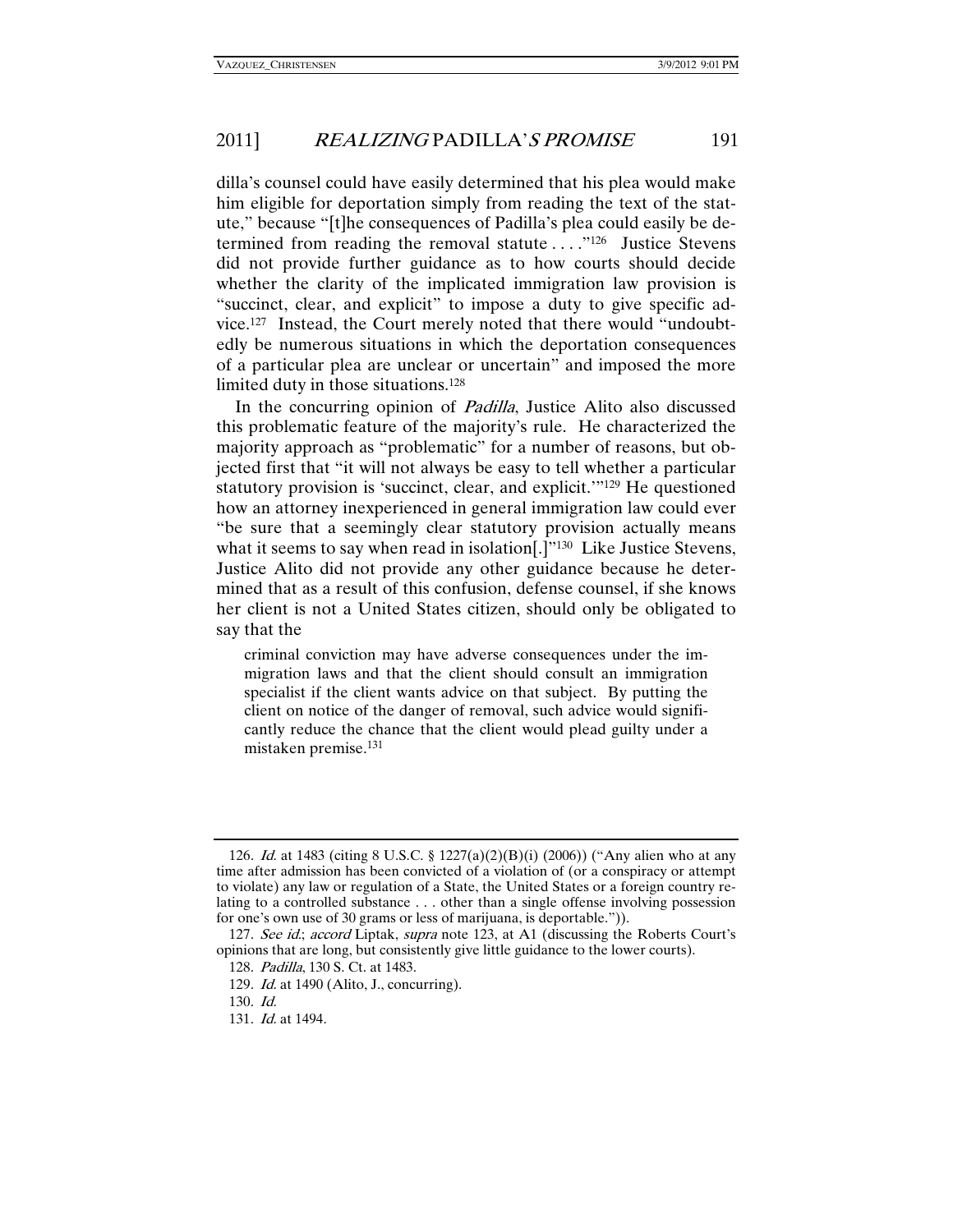### 2. Determining Which Admonishment Defense Counsel was Required to Follow Under Padilla

Prior to Padilla, federal and state courts had many years of determining Sixth Amendment violations under *Strickland*.

Now federal and state courts will have an extra layer to analyze before they can determine a Sixth Amendment violation under the Strickland test. The lower federal and state courts reviewing Padilla claims are now burdened with the duty to determine whether the noncitizen defendant's conviction was subject to immigration law that was "succinct, clear, and explicit."

In attempting to determine whether the immigration law is "succinct, clear, and explicit," state courts have been left to flounder by themselves. As a result, the outcomes have been inconsistent and problematic, leaving defendants less likely to win on a Sixth Amendment violation claim under *Padilla*.<sup>132</sup>

### III. IN THE AFTERMATH OF PADILLA: ENSURING THAT NONCITIZEN DEFENDANTS WILL BE ADVISED OF IMMIGRATION CONSEQUENCES OF A CRIMINAL CONVICTION

As David Cole has commented, ". . . despite the promise of 'effective assistance' set forth in *Strickland*, in actuality as long as the state provides a warm body with a law degree and a bar admission, little else matters."133 In light of Padilla's potential shortcomings, additional measures will be needed to ensure that noncitizen defendants are advised of the immigration consequences of a criminal conviction. Fortifying the duty of defense counsel will be most important. In thinking about how to reinforce the *Padilla* duty, however, it is important to consider how the responsibility for justice in the criminal system is typically allocated to defense counsel, the prosecution, and the court. Though the Padilla decision correctly assigned the duty to counsel the defendant on the immigration consequences of a criminal conviction to defense counsel under the Sixth Amendment, there should also be a duty for both the prosecutor and the court in making sure noncitizen defendants are informed of these consequences by their counsel.

<sup>132.</sup> See generally Hernández, supra note 119 (discussing the lower courts' inability to determine whether immigration law is succinct, clear, and explicit for a *Padilla* determination).

 <sup>133.</sup> Cole, supra note 52, at 101–03.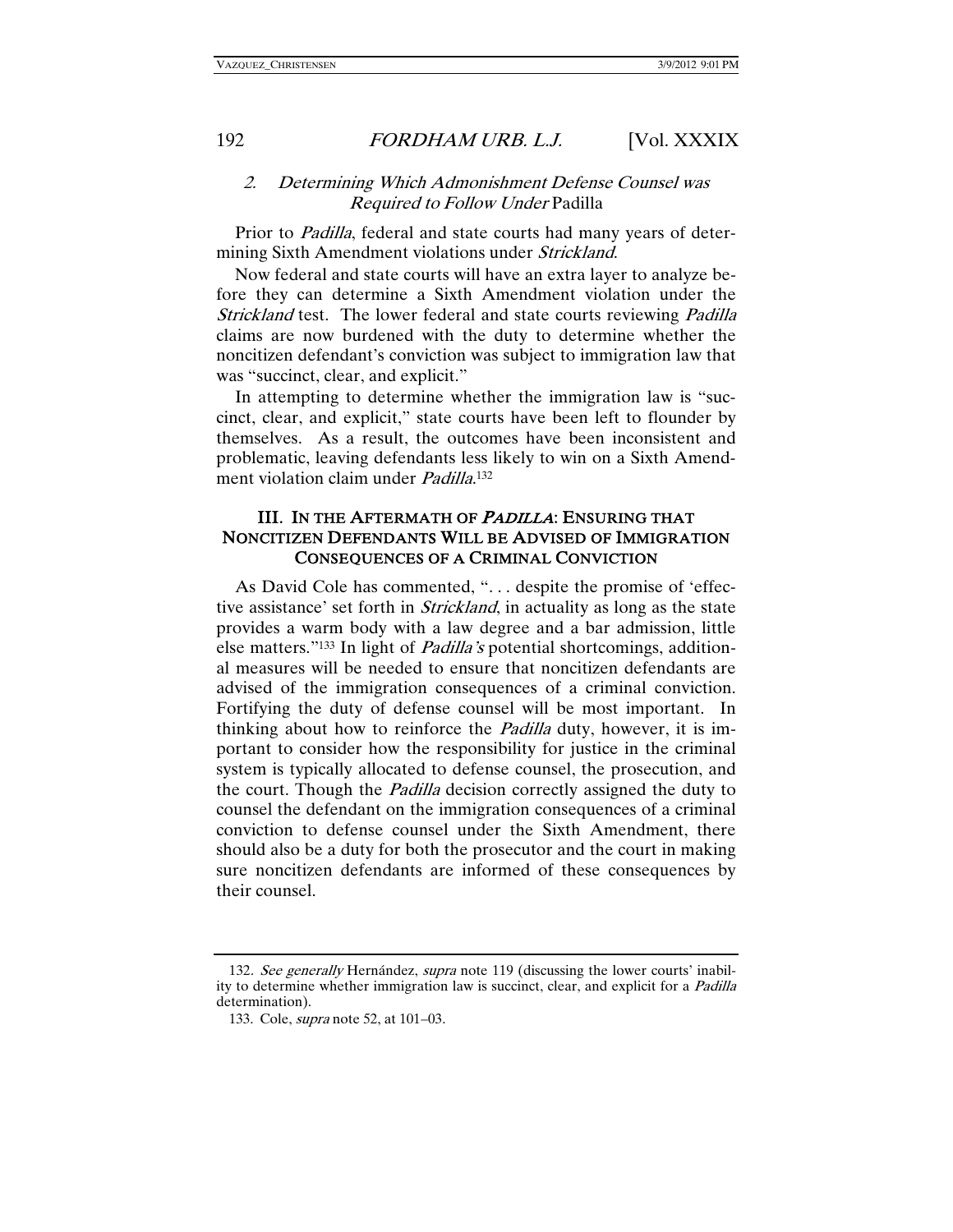### A. Enforcing a Duty for Defense Counsel to Give Specific Advice Through Legislative Enactments and Ethical Rules

The attorney-client relationship is the most important aspect of lawyering. Without legal counsel, the accused could not hope to secure his or her rights.134 The right to counsel is a fundamental right in a criminal proceeding and at the core of our criminal justice system.135 The right to counsel also attaches to a guilty plea since it is a "critical" stage of the process.<sup>136</sup> And as the Court held in *Padilla*, negotiation is part of the Sixth Amendment right to effective assistance of counsel.137 Because "[c]ounsel's concern is the faithful representation of the interest of [the] client,"138 regardless of a heavy caseload, it is defense counsel's responsibility to take the time necessary to provide effective representation.139

The most fundamental way to ensure that noncitizens will be advised of the immigration consequences of a criminal conviction is to require defense counsel to provide specific advice to each noncitizen client facing criminal conviction, instead of generic advice in some instances. The two-tiered advisement system under *Padilla* jeopardizes noncitizen defendants by basing counsel's duty on the perceived complexity or clarity of the law instead of the duty to look to the goals of the client; leaving an uneducated, poor and foreign-born individual to his own devices. This treatment runs afoul of the standards the legal profession purports to uphold.

A review of existing professional responsibility rules demonstrate that defense counsel should provide all noncitizen defendants with specific advice regarding the immigration consequences of a criminal

Id. at 267–68 (citation omitted).

139. See Albert W. Alschuler, The Defense Attorney's Role in Plea Bargaining, 84 YALE L.J. 1179, 1255 (1975).

<sup>134</sup>. See Kimmelman v. Morrison, 477 U.S. 365, 377 (1986) (citations omitted).

 <sup>135.</sup> Gideon v. Wainwright, 372 U.S. 335, 344 (1963) ("The right of one charged with a crime to counsel may not be deemed fundamental and essential to fair trials in some countries, but it is in ours.").

<sup>136</sup>. See Arsenault v. Massachusetts, 393 U.S. 5, 6 (1968); White v. Maryland, 373 U.S. 59, 60 (1963).

<sup>137</sup>. See Padilla v. Kentucky, 130 S. Ct. 1474, 1486 (2010).

 <sup>138.</sup> Tollett v. Henderson, 411 U.S. 258, 268 (1973).

The principal value of counsel to the accused in a criminal prosecution often does not lie in counsel's ability to recite a list of possible defenses in the abstract, nor in his ability, if time permitted, to amass a large quantum of factual data and inform the defendant of it . . . . Often the interests of the accused are not advanced by challenges that would only delay the inevitable date of prosecution, or by contesting all guilt.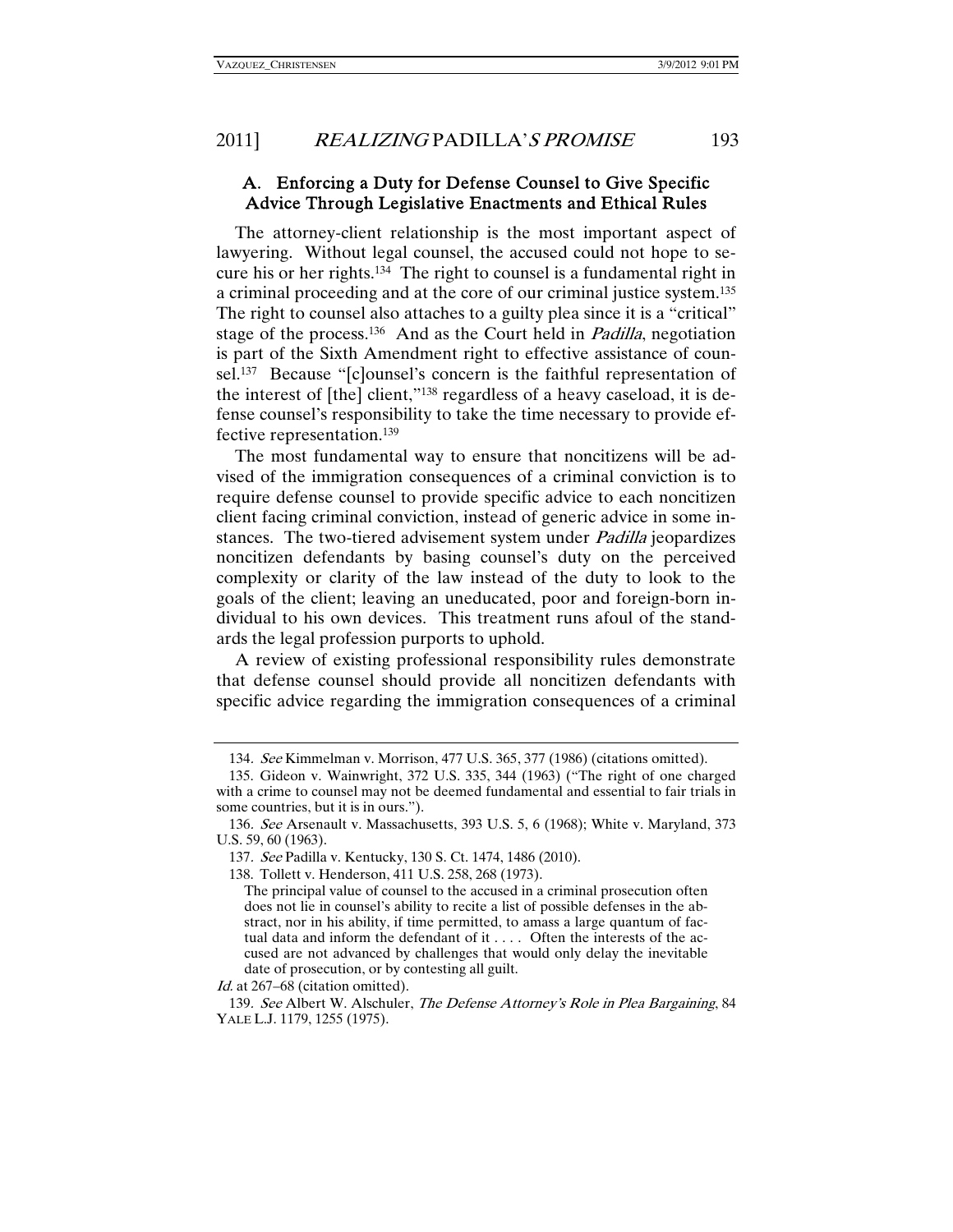conviction.140 A functional definition of an attorney provided by one set of professional standards outlines the central role that defense counsel must play in implementing the *Padilla* holding.

The Standards for Criminal Justice already hold that the function of the defense attorney is to "serve as the accused's counselor and advocate with courage and devotion and to render effective, quality representation."141 Further, to carry out that function, the Model Rules of Professional Conduct explain that a lawyer should represent a client "zealously" and "competently."142 To properly perform zealously and competently, the attorney must communicate with and advise the client.143

In 1999, the ABA added an additional subsection that specifically states that defense counsel should determine and advise the defendant as to the possible collateral consequences of the contemplated plea.144 The rationale behind the addition was the ABA's recognition that a separate standard was needed to address and recognize the responsibility of defense counsel in assessing collateral consequences

<sup>140</sup>. MODEL RULES OF PROF'L CONDUCT R. 1.2(a) (2007) ("a lawyer shall abide by a client's decisions concerning the objectives of representation"). Padilla acknowledged that the "weight of prevailing professional norms supports the view that counsel must advise her client regarding the risks of deportation." Padilla, 130 S. Ct. at 1482; see also Vázquez, Advising Noncitizen Defendants, supra note 2, at 58–59.

 <sup>141.</sup> ABA STANDARDS FOR CRIMINAL JUSTICE: PROSECUTION FUNCTION AND DE-FENSE FUNCTION § 4-1.2(b) (3d ed. 1993).

 <sup>142.</sup> MODEL RULES OF PROF'L CONDUCT Preamble (2010) ("As advocate, a lawyer zealously asserts the client's position under the rules of the adversary system."); Id. at R 1.1 ("A lawyer shall provide competent representation to a client. Competent representation requires the legal knowledge, skill, thoroughness and preparation reasonably necessary for the representation.").

<sup>143</sup>. See id. at R 1.4.

<sup>144.</sup> See ABA STANDARDS FOR CRIMINAL JUSTICE: PLEAS OF GUILTY, standard 14-3.2(f), at 116 (3d ed. 1999) ("To the extent possible, defense counsel should determine and advise the defendant, sufficiently in advance of the entry of any plea, as to the possible collateral consequences that might ensue from entry of the contemplated plea."), available at http://www.americanbar.org/content/dam/aba/publications/ criminal\_justice\_standards/pleas\_guilty.authcheckdam.pdf. In a related subsection, the ABA also requires that,

<sup>[</sup>c]ounsel should be provided in all proceedings arising from or connected with the initiation of a criminal action against the accused, including but not limited to extradition, mental competency, postconviction relief, and probation and parole revocation, regardless of the designation of the tribunal in which they occur or classification of the proceedings as civil in nature.

ABA STANDARDS FOR CRIMINAL JUSTICE: PROVIDING DEFENSE SERVICES, standard 5-5.2, at 64 (3d ed. 1992), available at http://www.americanbar.org/content/dam/aba /publications/criminal\_justice\_standards/providing\_defense\_services.authcheckdam.p df.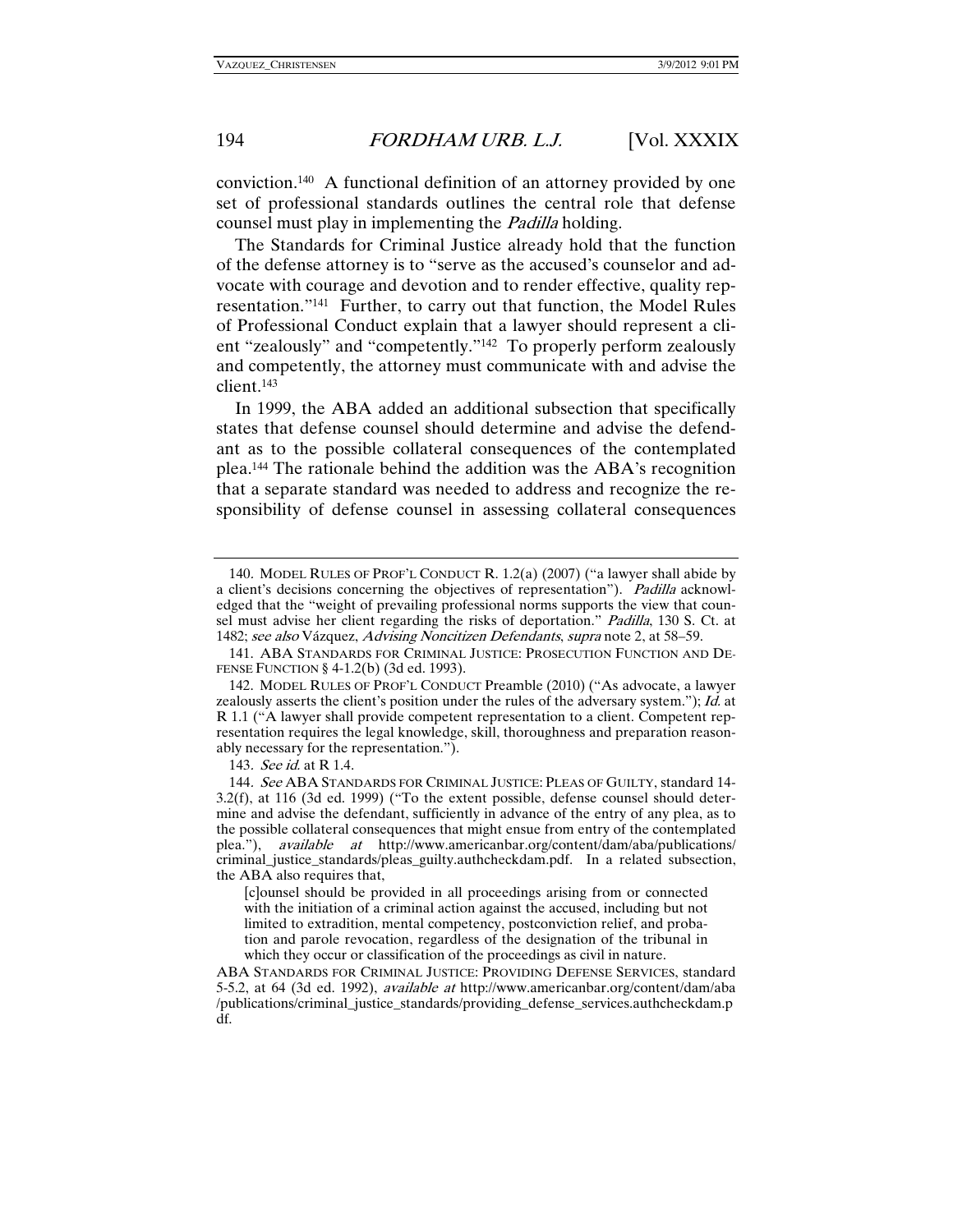for his client, due to the ever-increasing amount of proceedings that are considered "collateral."145 The ABA specifically names immigration as a collateral consequence to be addressed.146 The ABA also expressly acknowledges that immigration consequences are at times a defendant's greatest concern, creating a responsibility for defense counsel to investigate and advise on such matters.147 The ABA should enforce *Padilla* by providing separate rules specifically addressing immigration.148

Existing professional rules clearly anticipate more robust advocacy efforts from defense counsel with respect to noncitizen defendants than Padilla's advisement scheme would require. As one commentator stated, however, "The Sixth Amendment entitles a criminal client to representation that satisfies at least a minimal standard of effectiveness, to be assessed against an objective standard of reasonableness. Able, quality, and responsible representation, of course, meets standards far beyond constitutional minima."149

Jurisdictions should adopt stronger ethical rules, create legislative statutes, and then stringently enforce these professional standards to ensure that all citizens are advised as to the specific immigration consequences of their pleas.

<sup>145</sup>. See ABA STANDARDS FOR CRIMINAL JUSTICE: COLLATERAL SANCTIONS AND DISCRETIONARY DISQUALIFICATION OF CONVICTED PERSONS, at 8 (3d ed. 2004), available at http://www.americanbar.org/content/dam/aba/publishing/criminal\_jus tice\_section\_newsletter/crimjust\_standards\_collateralsanctionwithcommentary.authc heckdam.pdf ("The collateral consequences of conviction have been increasing steadily in variety and severity for the past 20 years, and their lingering effects have become increasingly difficult to shake off. The dramatic increase in the numbers of persons convicted and imprisoned means that this half-hidden network of legal barriers affects a growing proportion of the populace.").

<sup>146.</sup> See id. at 16 & n.13 ("To the extent a non-citizen's immigration status changes as a result of a criminal conviction, so that the offender becomes automatically deportable without opportunity for discretionary exception or revision, deportation too must be regarded as a 'collateral sanction.'").

<sup>147</sup>. See Flo Messier, Alien Defendants in Criminal Proceedings: Justice Shrugs, 36 AM. CRIM. L. REV. 1395, 1416 (1999) ("Most aliens base their challenges on the claim that they received ineffective assistance of counsel because their attorneys failed to inform them of the immigration consequences of the criminal conviction.").

 <sup>148.</sup> This is not to say that the ABA should not address other consequences that the courts will still deem to be collateral. However, immigration consequences should be separate since the *Padilla* decision specifically took it out of the collateral consequence definition.

 <sup>149.</sup> Susan L. Pilcher, Justice Without a Blindfold: Criminal Proceedings and the Alien Defendant, 50 ARK. L. REV. 269, 329 (1997).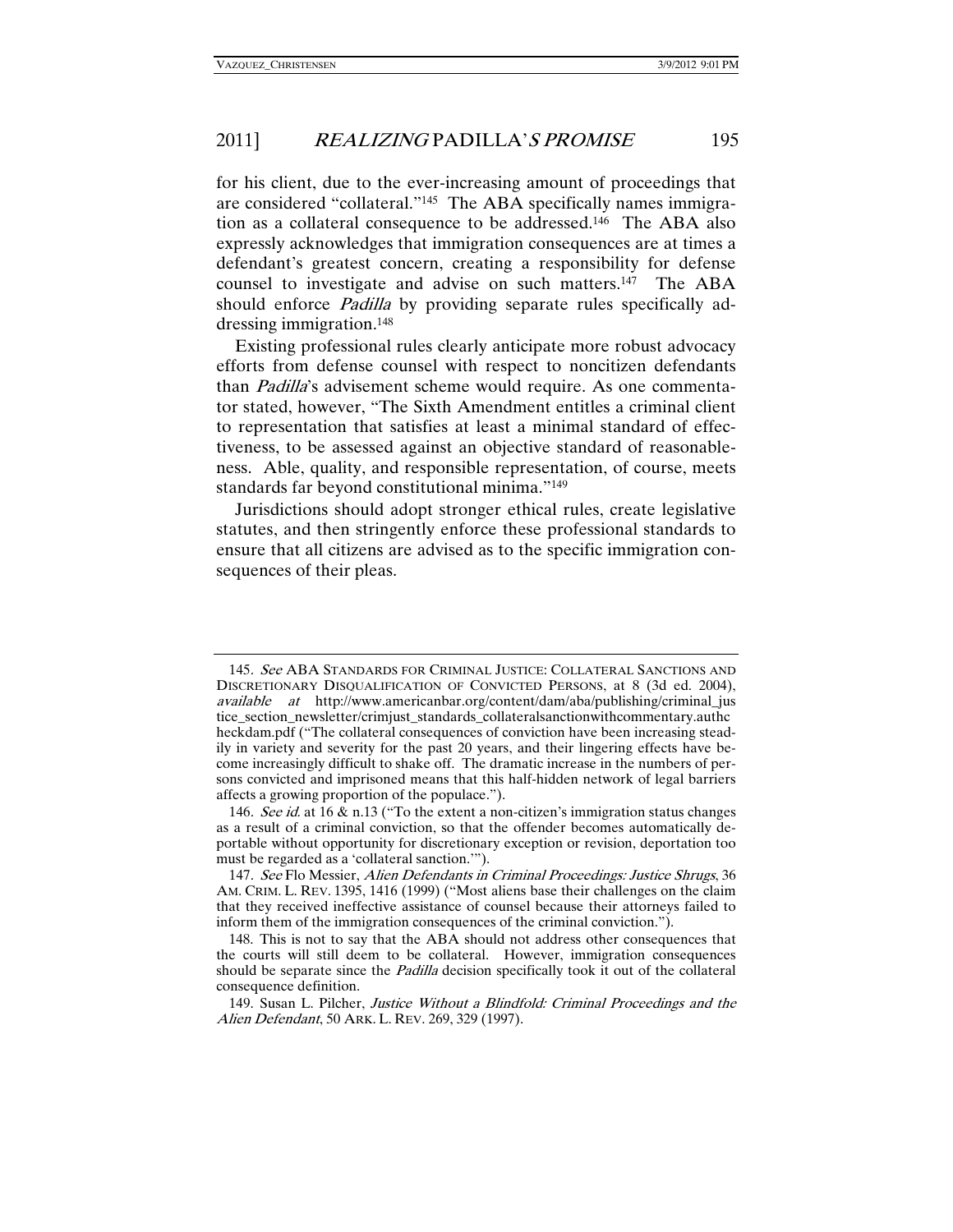The Sixth Amendment represents an evolving process and one that has been changing in incremental stages.<sup>150</sup> With the foundation of Padilla, an increasing body of professional standards and rules, and a continued shift towards client-centered representation, future Sixth Amendment litigation can only further advance the rights of the defendant. Padilla marks the continuation in a string of Sixth Amendment cases, which may bring the Sixth Amendment to encompass the goals embodied in the rules of professional standards.

### B. Imposing a Duty for Prosecution to Inform Defendants of the Immigration Consequences of Their Pleas

Prosecutors have often been considered to hold all the power. Instead of the law ruling in our society, it is the prosecutors who rule.<sup>151</sup> In a time when criminal prosecutors, along with local police officers, are increasingly given the responsibility, duty and mission to assist with removing noncitizen defendants from this country during criminal proceedings, imposing a duty of transparency about the exercise of prosecutorial power is not unreasonable.152 A prosecutor's ethical obligation to the criminal justice system is "to seek justice;" it is important that in the pursuit of justice, "justice is fairly done." 153

In the context of advising on the immigration consequences of a criminal conviction, a prosecutor's "duty to seek justice" would be met by transparency of the relationship between the charges she elects to prosecute as well as the pleas she offers and the impact they will have on the immigration consequences of a criminal conviction. In many cases, prosecutors have the information regarding the immigration consequences of a criminal conviction readily available based upon their relationship with Immigration and Customs Enforcement (ICE), the Department of Justice, and the Federal Bureau of Investigation. Thus, justice should require a sharing of that knowledge and information.

<sup>150.</sup> See supra note 17 and accompanying text.

 <sup>151.</sup> Stuntz, supra note 78, at 379.

<sup>152.</sup> See Enforcement & Removal, U.S. IMMIGRATION AND CUSTOMS ENFORCE-MENT, http://www.ice.gov/# (last visited Oct. 2, 2011) (including Criminal Alien Program, Delegation of Immigration Authority  $287(g)$ , Rapid REPAT, and Secure Communities); Brown, *supra* note 108 (arguing that prosecutors are encouraged by DHS and have built-in incentives not to cooperate with defense attorneys).

 <sup>153.</sup> Robert M.A. Johnson, Collateral Consequences, THE PROSECUTOR, May–Jun. 2001, available at http://www.ndaa.org/ndaa/about/president\_message\_may\_june\_ 2001.html.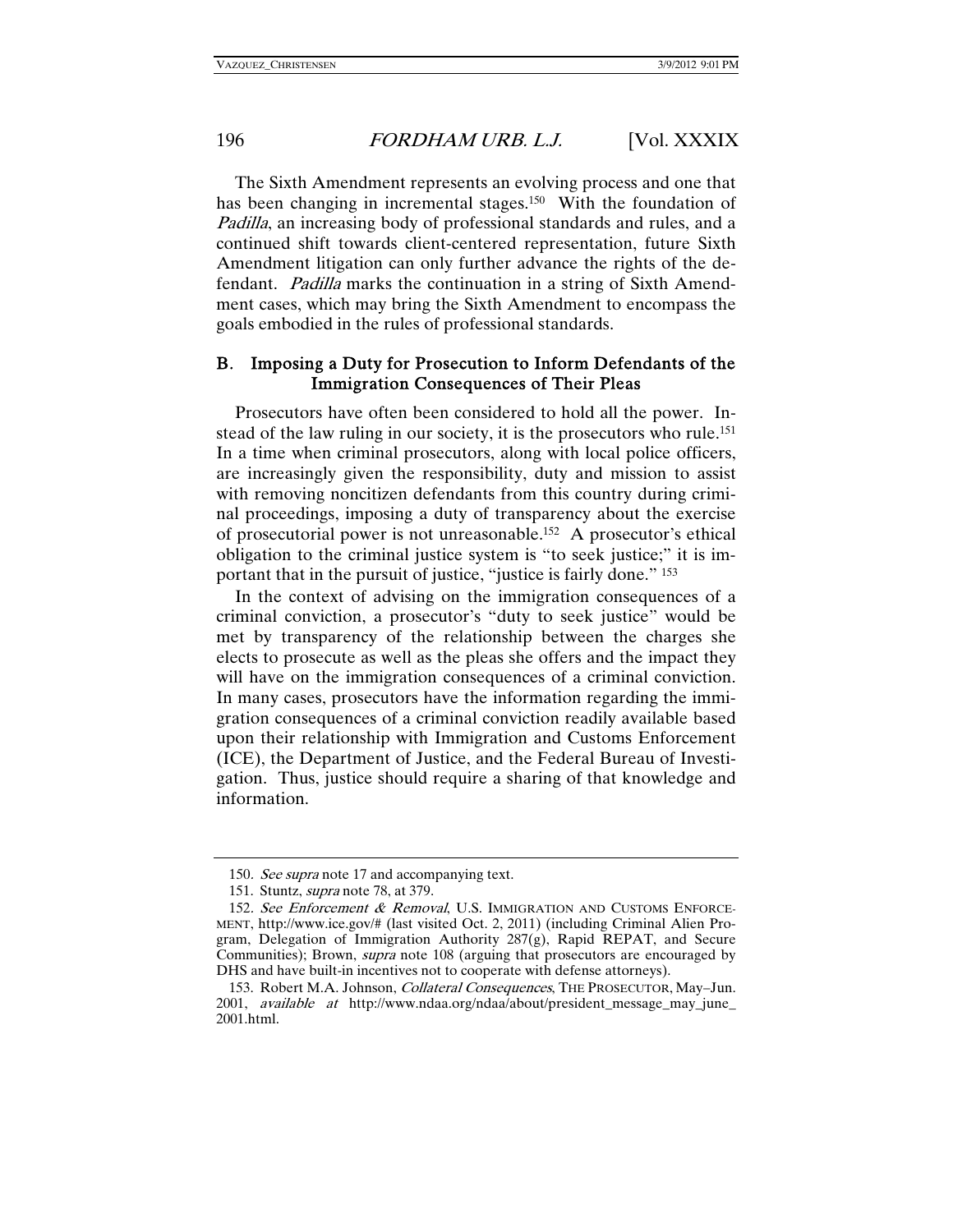A prosecutor has complete discretion when deciding whether to charge an individual with a crime and, if charged, whether to offer the individual a plea and under what terms.154 With such complete discretion comes responsibility.155 Robert M.A. Johnson, former president of the National District Attorneys Association, has stated that prosecutors should understand all consequences that stem from a criminal conviction.156 Mr. Johnson's position reflects that justice cannot be served if the prosecutor does not understand all the possible effects of the plea offer on the defendant because the plea must be proportionate to the crime to serve justice; the effects of a plea offer include the immigration consequences of a conviction.<sup>157</sup>

There may be times when the prosecutor does not know the immigration status of a defendant and counsel may find it necessary to keep it confidential. By requiring the prosecutor to advise clients of the immigration consequences of a criminal charge or plea offer in every single case, the confidentiality of the defendant's immigration status need not be breached.

A system of transparency with regard to the immigration consequences of pleas and criminal charges should be implemented as soon as possible. The information regarding immigration consequences should be provided when an individual is charged with a crime, at discovery, during plea negotiations, and at any other time when the defendant can be advised of the ramifications of a charge or plea.

### C. Creating a Duty for the Court to Advise as to Immigration **Consequences**

Under Federal Rule 11 of Criminal Procedure and many states' Rule 11 of Criminal Procedure or statutes, courts are *required* to admonish a defendant at the time of the plea to ensure that the plea is both knowing and voluntary.<sup>158</sup> Despite their prior position that immigration consequences were "collateral," many state legislatures added provisions in their Rule 11 or enacted specific statutes that require courts to admonish defendants that their plea may have adverse

<sup>154</sup>. See Roger A. Fairfax, Jr., Grand Jury Discretion and Constitutional Design, 93 CORNELL L. REV. 703, 734–36 (2008).

<sup>155</sup>. See Roger A. Fairfax, Jr., Delegation of the Criminal Prosecution Function to Private Actors, 43 U.C. DAVIS L. REV. 411, 427–36 (2009).

<sup>156</sup>. See Johnson, supra note 153.

<sup>157</sup>. See id.

<sup>158</sup>. See FED. R. CRIM. P. 11; Brady v. United States, 397 U.S. 742, 748 (1970).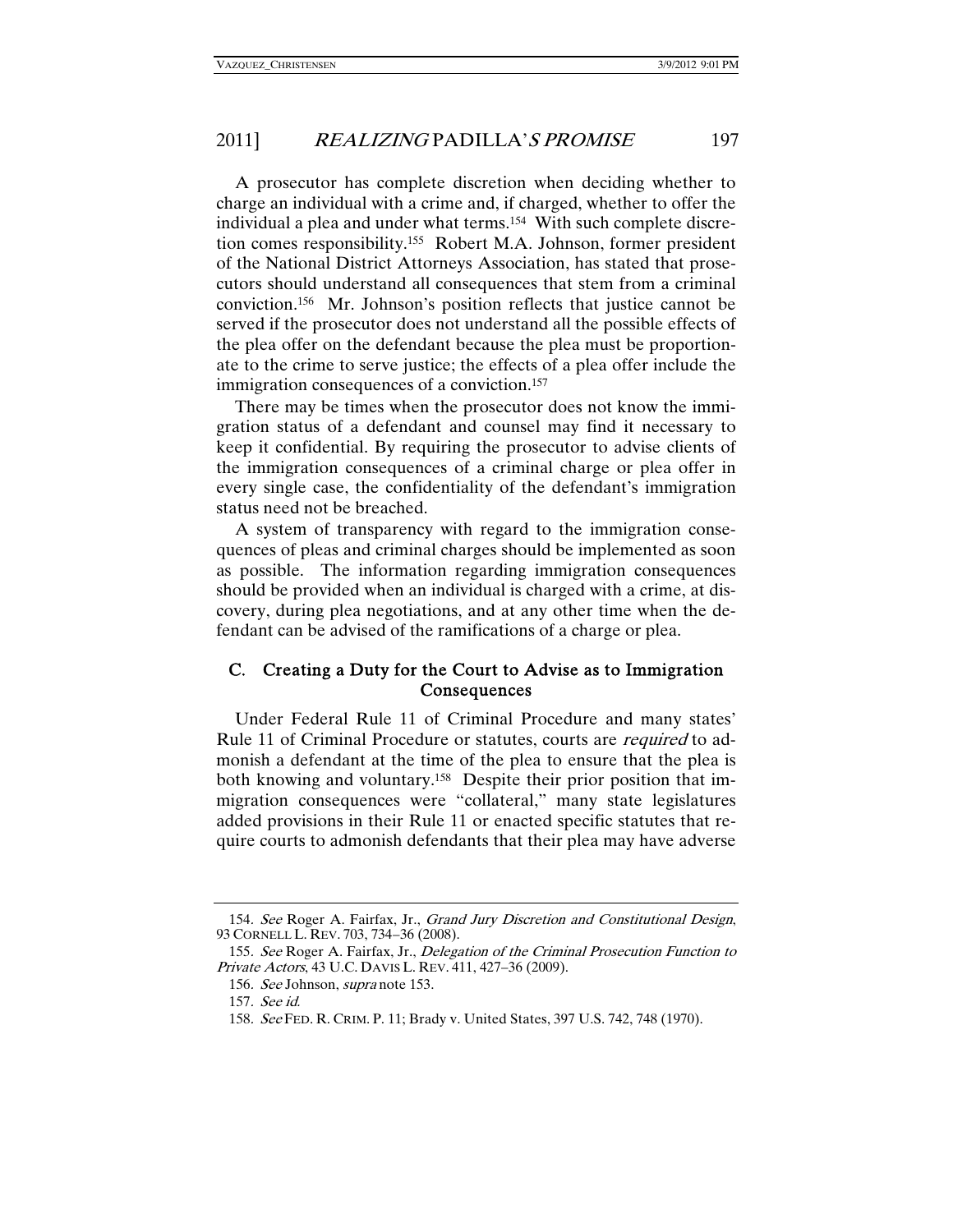effects on their immigration status if they are noncitizens.159 Some state-required admonishments even require courts to advise that a plea may have adverse effects, not only on a defendant's immigration status, but also on his ability to naturalize.<sup>160</sup> Currently, thirty states, the District of Columbia, and the United States military require such admonishments.161

While these court admonishments may assist in ensuring that defendants receive valuable information concerning the effects that a conviction might have on their immigration status, they should be used to supplement counsel's advice rather than to substitute for such advice.162 Many court admonishments have been plagued with issues concerning their timeliness, accuracy and vagueness. Typically, only a generic admonishment is given to every defendant who pleads guilty

<sup>159</sup>. See, e.g., CAL. PENAL CODE § 1016.5 (West 2008); CONN. GEN. STAT. § 54-1j (2009); D.C. CODE § 16-713 (2011); GA. CODE ANN. § 17-7-93 (2011); HAW. REV. STAT. § 802E-2 (2008); 725 ILL. COMP. STAT. ANN. 5/113-8 (West 2011); MASS. GEN. LAWS ch. 278, § 29D (2011); MONT. CODE ANN. § 46-12-210 (2011); NEB. REV. STAT. § 29-1819.02 (2008); N.Y. CRIM. PROC. LAW § 220.50(7) (McKinney 2011); N.C. GEN. STAT. § 15A-1022 (2009); OHIO REV. CODE ANN. § 2943.031 (West 2010); OR. REV. STAT. § 135.385 (2011); R.I. GEN. LAWS § 12-12-22 (2010); TEX. CODE CRIM. PROC. ANN. art. 26.13 (West 2010); VT. STAT. ANN. tit. 13, § 6565(c) (2009); WASH. REV. CODE § 10.40.200 (2011); WIS. STAT. § 971.08 (2011); ALASKA R. CRIM. P. 11(c)(3)(C); ARIZ. R. CRIM. P. 17.2(f); FLA. R. CRIM. P. 3.172(c)(8); IDAHO CRIM. R. 11(d)(1); IOWA R. CRIM. P. 2.8(2)(b)(3); ME. R. CRIM. P. 11(h); MD. R. 4-242(e); MASS. R. CRIM. P. 12(c)(3)(C); MINN. R. CRIM. P. 15.01, 15.02; N.M. R. CRIM. P. 5-  $303(F)(5)$ ; see also D. COLO. CRIM. R. App. K  $\S3(h)$ , available at http://www.cod.uscourts.gov/Documents/LocalRules/LR\_App\_K.pdf (form guilty plea notification requiring acknowledgement of possible deportation); Ky. Plea Form AOC-491, at 2 ¶ 10 (Ver. 1.01, Rev. 2-03), available at http://courts.ky.gov/NR /rdonlyres/55E1F54E-ED5C-4A30-B1D5-4C43C7ADD63C/0/491.pdf; NJ Jud. Plea Form, N.J. Dir. 14-08, at 3  $\parallel$  17, *available at* http://www.judiciary.state.nj.us/ forms/10079\_main\_plea\_form.pdf (promulgated pursuant to N.J. R. CRIM. P. 3-9).

<sup>160</sup>. See, e.g., Slytman v. United States, 804 A.2d 1113, 1116-18 (D.C. 2002) (finding trial court's warning to noncitizen regarding immigration consequences, which omitted mention of exclusion and denial of naturalization, did not substantially comply with the alien sentencing statute and defendant was permitted to withdraw his guilty plea).

<sup>161</sup>. See U.S. DEP'T OF THE ARMY, PAMPHLET 27–9, MILITARY JUDGES' BENCHBOOK FOR TRIAL OF ENEMY PRISONERS OF WAR: ACCEPTANCE OF GUILTY PLEA, ch. 2, § II, para. 2-2-8 (2010); see also supra note 159.

<sup>162</sup>. See John J. Francis, Failure to Advise Non-Citizens of Immigration Consequences of Criminal Convictions: Should this Be Grounds to Withdraw a Guilty Plea?, 36 U. MICH. J.L. REFORM 691, 714–20 (2003); Joanne Gottesman, Avoiding the "Secret Sentence": A Model for Ensuring that New Jersey Criminal Defendants are Advised About Immigration Consequences Before Entering Guilty Pleas, 33 SETON HALL LEGIS. J. 357, 385 (2009).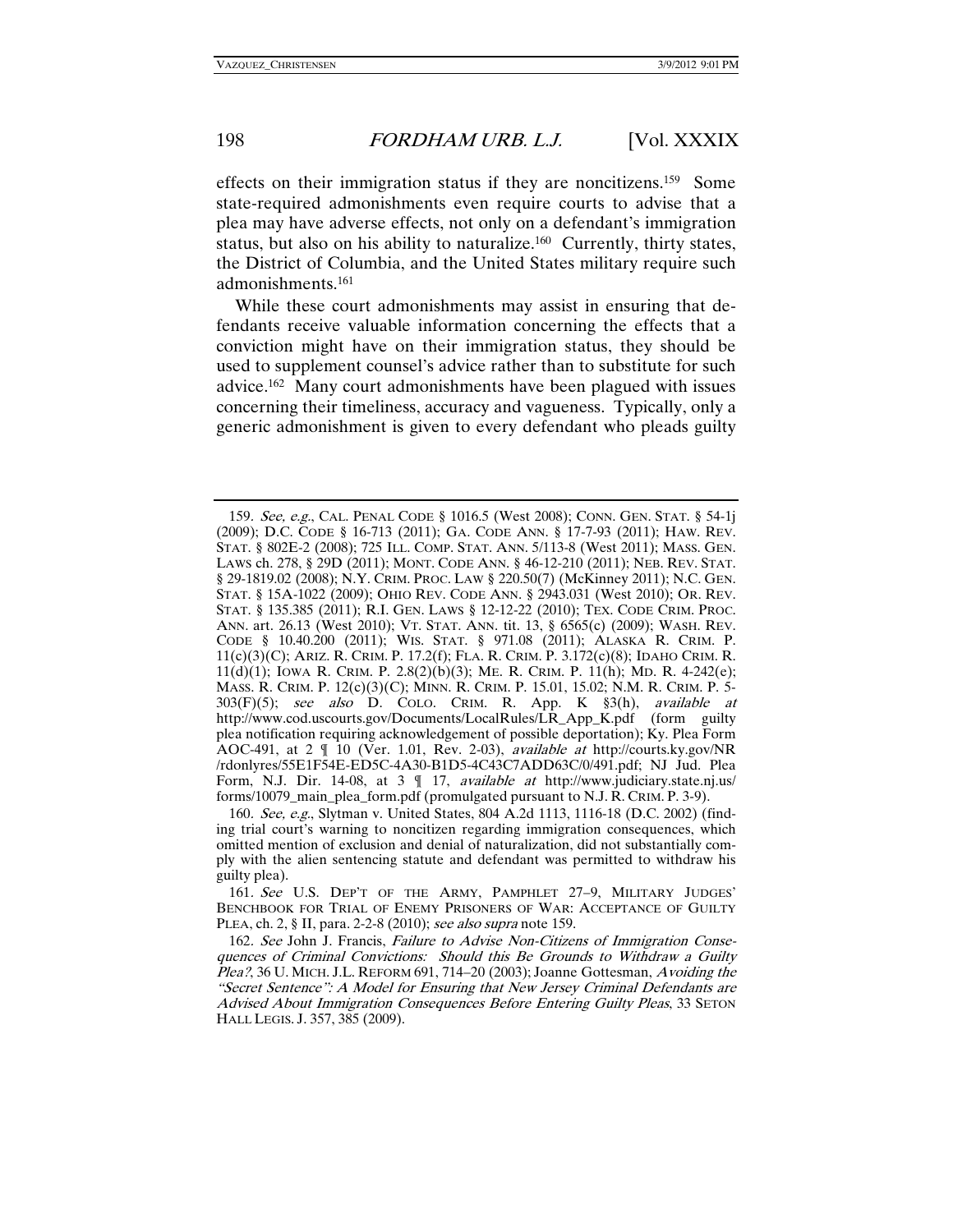to a crime in that particular jurisdiction.163 Despite these failings, requiring judges to admonish on immigration consequences may be beneficial and can be used responsibly to help guarantee that noncitizen defendants are informed of the immigration consequences of a guilty plea. If the court is admonishing each and every defendant during bail, arraignment, indictment, and at the time of the plea, the importance of the subject may reverberate to defense counsel and advice by counsel will become a permanent and consistent result.

### D. Public Defender Organizations, the ABA, and Law Schools

Some believe Padilla was the catalyst needed to make attorneys reassess their conduct and representation, resulting in a change to the benefit of clients.164 Many organizations, however, had already been advising on immigration and other consequences deemed to be collateral when representing criminal defendants in the criminal court system,<sup>165</sup> but since the *Padilla* decision, many more organizations have begun to take seriously *Padilla's* mandate. For example, the National Association of Criminal Defense Lawyers (NACDL) has begun to put together trainings on the immigration consequences of criminal convictions through live streaming as well as CLE programs and video trainings.166 The American Bar Association (ABA) has been awarded a grant from The National Institute of Justice to develop a website that will make information about the collateral consequences of a criminal conviction in each state available to attorneys across the country.167 An attorney will simply input the necessary information and a printout will be available which shows all the collateral consequences applicable to a person pleading guilty in that state.168

In addition, increasing educational opportunities for law students to learn about the intersection between immigration and criminal law would help to educate future prosecutors, defense attorneys, clerks,

166. Reimer, supra note 164, at 8.

<sup>163</sup>. See Lea McDermid, Comment, Deportation is Difference: Noncitizens and Ineffective Assistance of Counsel, 89 CALIF. L. REV. 741, 751–52 (2001).

<sup>164</sup>. See Norman L. Reimer, Inside NACDL: The Padilla Decision: Was 2010 the Year Marking a Paradigm Shift in the Role of Defense Counsel—Or Just More Business as Usual?, 34 CHAMPION 7 (2010).

<sup>165.</sup> See Wright, supra note 51 (discussing the different delivery models that defense organizations and private defense attorneys are attempting to use to comply with the *Padilla* mandate).

<sup>167</sup>. See AMERICAN BAR ASSOCIATION, http://www2.americanbar.org/sections/ criminaljustice/CR206500/Pages/collateral.aspx (last visited Sept. 7, 2011).

<sup>168</sup>. Id.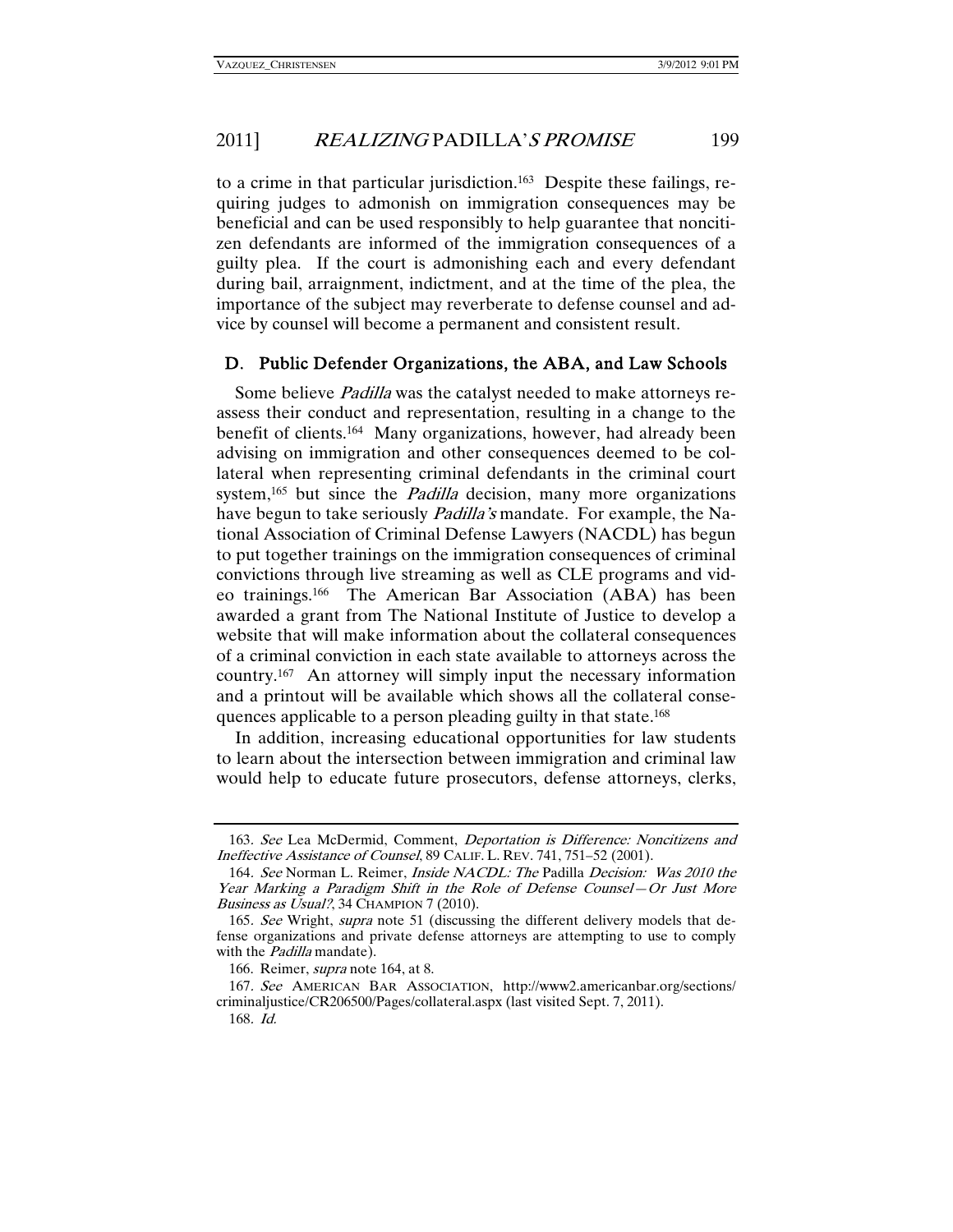and judges on the issue before they enter the profession.169 Law school could create clinics that focus on representing clients in this area of law, giving law students practical experience while representing a class of individuals in drastic need of representation. These efforts would assist in increasing the number of attorneys with practical experience in the area as well as help alleviate the current dearth of lawyers knowledgeable on the subject.<sup>170</sup>

### **CONCLUSION**

The consequences of criminal convictions affect immigration status, the ability to naturalize, to remain out on bond pending criminal trial or hearing, and to negotiate a plea. The most devastating impact, however, is a noncitizen defendant's ability to remain with family, friends, and loved ones in a country that he calls "home." Therefore, the importance of advice as to the immigration consequences of a criminal conviction as well as the ability to negotiate a plea that may prevent his deportation is immeasurable.

Although *Padilla* is a landmark case and will help many noncitizen defendants get information about the immigration consequences of a criminal conviction, the opinion falls short of mandating that defense attorneys provide their noncitizen clients with the advice needed to prevent deportation in each and every case. Courts, prosecutors, legislatures, and advocates must assist in ensuring that defense counsel observe not only Padilla and the Sixth Amendment, but also their ethical and moral responsibility to their clients. Accordingly, advocates must continue to push for reform until all noncitizen defendants receive *specific* advice as to the immigration consequences of a criminal conviction.

It may take years for the criminal justice system to incorporate Padilla.<sup>171</sup> Further litigation will be necessary to provide a more robust Sixth Amendment duty. If attorneys, advocates, and legislative bodies, however, further reinforce and expand *Padilla's* duty through legislative mandates, increased professional standards, and overall grassroots implementation, future Sixth Amendment case law will

<sup>169</sup>. See Maureen A. Sweeney, Where Do We Go from Padilla v. Kentucky? Thoughts on Implementation and Future Directions, 45 NEW ENGLAND L. REV. 353, 367 (2011).

<sup>170</sup>. See id. at 368.

<sup>171.</sup> See Wright, supra note 51, at 1536 (stating that it could take many months before criminal defense and immigration attorneys will be able to absorb *Padilla's* decision and implications).